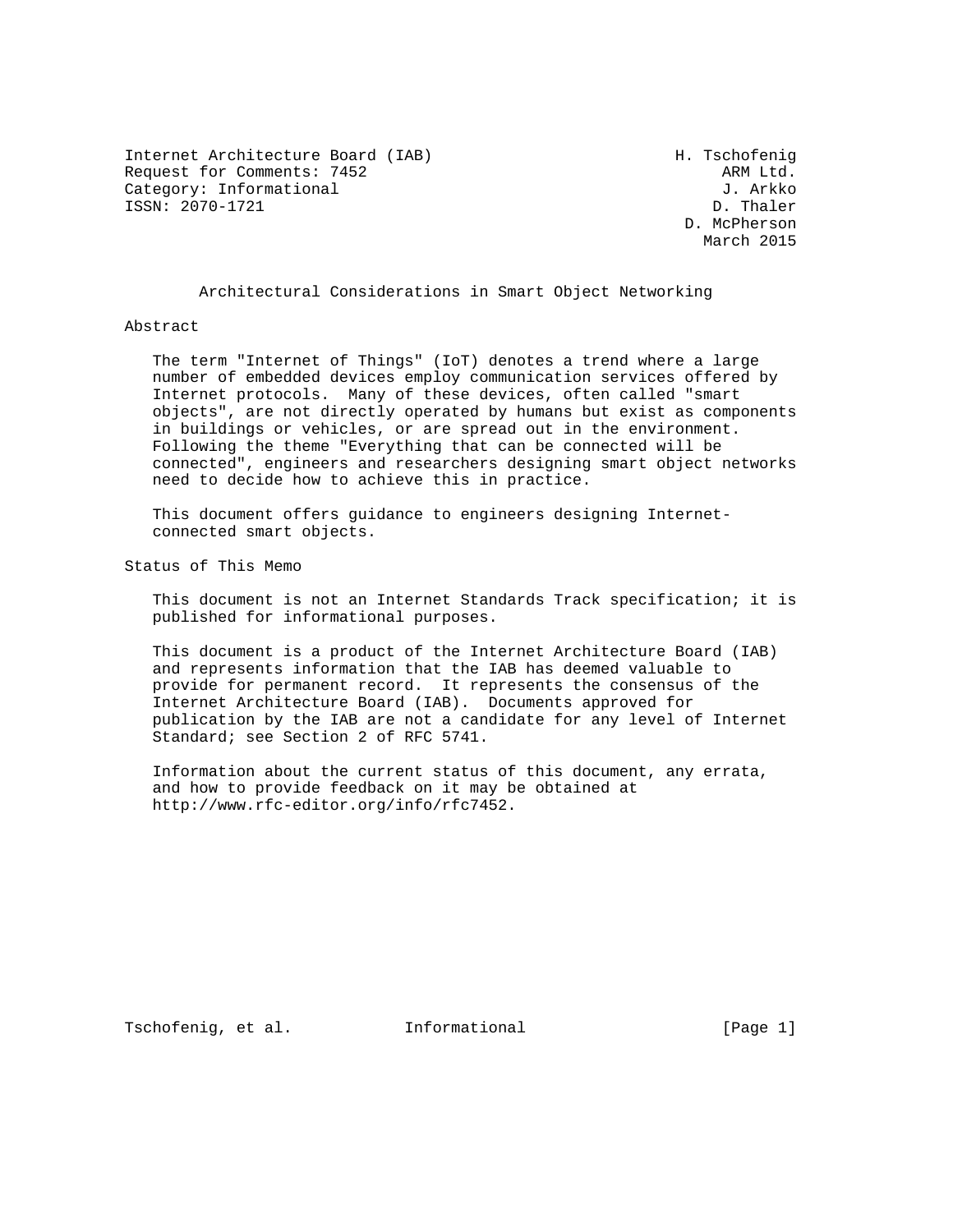Copyright Notice

 Copyright (c) 2015 IETF Trust and the persons identified as the document authors. All rights reserved.

 This document is subject to BCP 78 and the IETF Trust's Legal Provisions Relating to IETF Documents (http://trustee.ietf.org/license-info) in effect on the date of publication of this document. Please review these documents carefully, as they describe your rights and restrictions with respect to this document.

Table of Contents

| Smart Object Communication Patterns<br>2.1      | 4   |
|-------------------------------------------------|-----|
| Device-to-Device Communication Pattern<br>2 1   | 4   |
| Device-to-Cloud Communication Pattern<br>2.2.   | 6   |
| 2.3. Device-to-Gateway Communication Pattern    | 7   |
| 2.4. Back-End Data Sharing Pattern              | -9  |
| Reuse Internet Protocols                        | 1 O |
| 4.<br>The Deployed Internet Matters             | 13  |
| 5.                                              | 14  |
| б.                                              | 16  |
|                                                 | 18  |
| $\mathsf{R}$                                    | 19  |
| Appendix A. IAB Members at the Time of Approval | 23  |
|                                                 | 23  |
|                                                 | 24  |
|                                                 |     |

#### 1. Introduction

 RFC 6574 [RFC6574] refers to smart objects as devices with constraints on energy, bandwidth, memory, size, cost, etc. This is a fuzzy definition, as there is clearly a continuum in device capabilities and there is no hard line to draw between devices that can run Internet protocols and those that can't.

 Interconnecting smart objects with the Internet enables exciting new use cases and products. An increasing number of products put the Internet Protocol Suite on smaller and smaller devices and offer the ability to process, visualize, and gain insight from the collected sensor data. The network effect can be increased if the data collected from many different devices can be combined.

Tschofenig, et al. Informational [Page 2]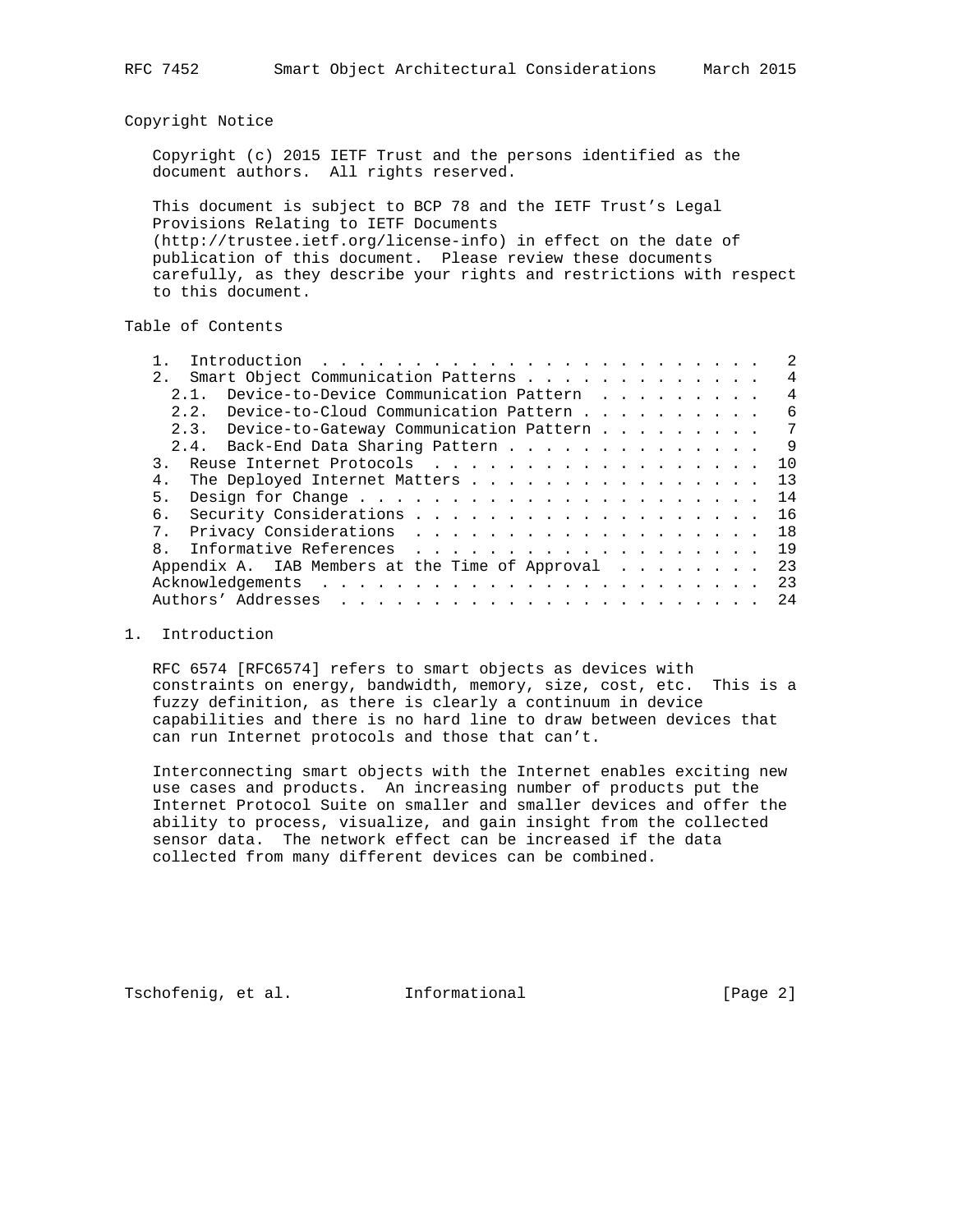Developing embedded systems is a complex task, and designers must make a number of design decisions such as:

- o How long is the device designed to operate?
- o How does it interact with the physical world? Is it a sensor or actuator or both?
- o How many "owners" does it have? One? Many? Is the owner likely to change over the lifetime of the device?
- o Is it continuously or intermittently powered? Does it sleep?
- o Is it connected to a network, and if so, how?
- o Will it be physically accessible for direct maintenance after deployment? How does that affect the security model?

 While developing embedded systems is itself a complex task, designing Internet-connected smart objects is even harder since it requires expertise with Internet protocols in addition to software programming and hardware skills. To simplify the development task, and thereby to lower the cost of developing new products and prototypes, we believe that reuse of prior work is essential. Therefore, we provide high-level guidance on the use of Internet technology for the development of smart objects, and connected systems in general.

## Utilize Existing Design Patterns

 Design patterns are generally reusable solutions to a commonly occurring design problem (see [Gamma] for more discussion). Existing smart object deployments show communication patterns that can be reused by engineers with the benefit of lowering the design effort. As discussed in the sections below, individual patterns also have an implication on the required interoperability between the different entities. Depending on the desired functionality, already-existing patterns can be reused and adjusted. Section 2 talks about various communication patterns.

Reuse Internet Protocols

 Most smart object deployments can make use of the already standardized Internet Protocol Suite. Internet protocols can be applied to almost any environment due to their generic design and typically offer plenty of potential for reconfiguration, which allows them to be tailored for the specific needs. Section 3 discusses this topic.

Tschofenig, et al. Informational [Page 3]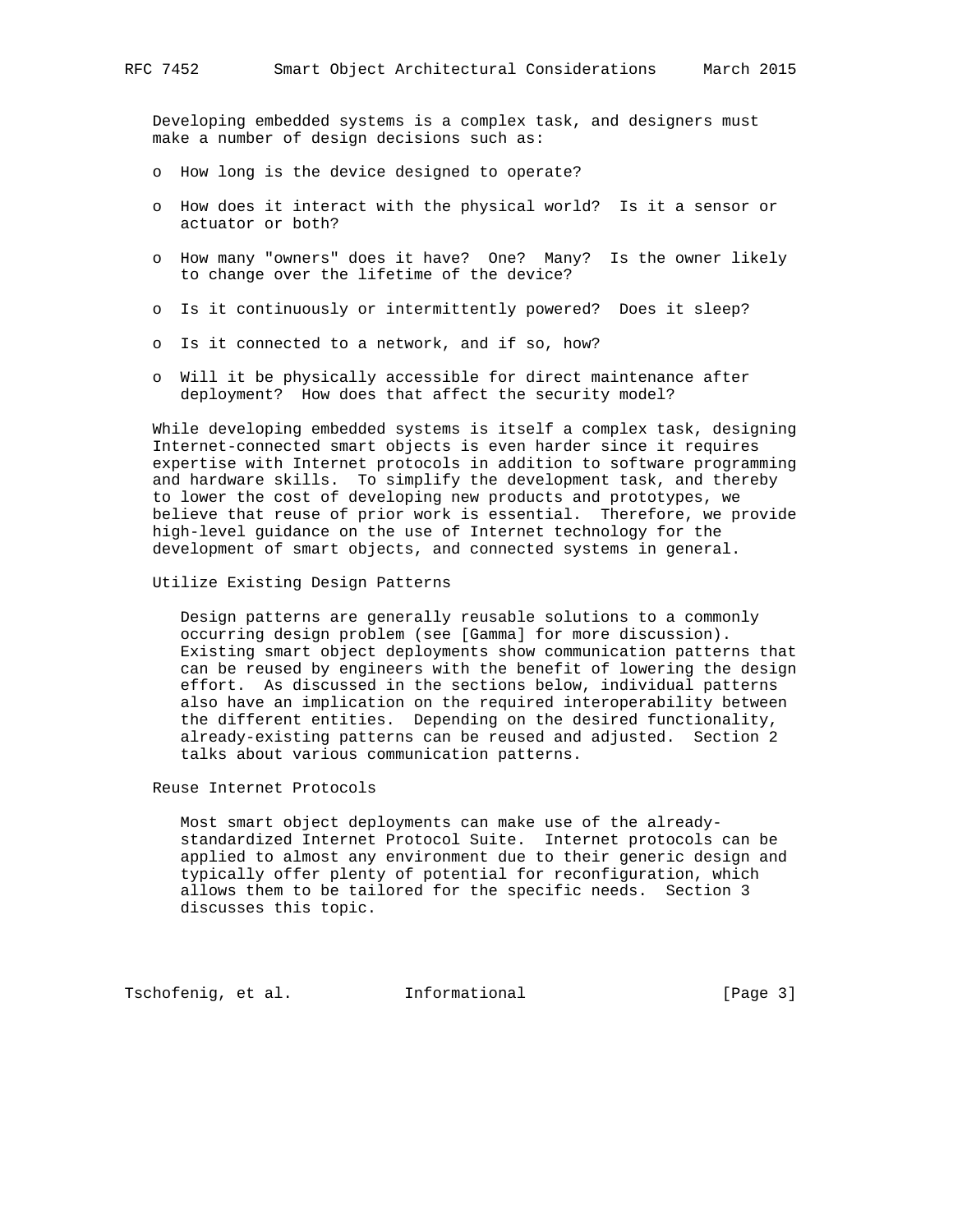The Deployed Internet Matters

 When connecting smart objects to the Internet, take existing deployment into consideration to avoid unpleasant surprises. Assuming an ideal, clean-slate deployment is, in many cases, far too optimistic since the already-deployed infrastructure is convenient to use. In Section 4, we highlight the importance of this topic.

Design for Change

 The Internet infrastructure, applications, and preferred building blocks evolve over time. Especially long-lived smart object deployments need to take this change into account, and Section 5 is dedicated to that topic.

2. Smart Object Communication Patterns

 This section illustrates a number of communication patterns utilized in the smart object environment. It is possible that more than one pattern can be applied at the same time in a product. Developers reusing those patterns will benefit from the experience of others as well as from documentation, source code, and available products.

2.1. Device-to-Device Communication Pattern

 Figure 1 illustrates a communication pattern where two devices developed by different manufacturers are desired to interoperate and communicate directly. To pick an example from [RFC6574], consider a light switch that talks to a light bulb with the requirement that each may be manufactured by a different company, represented as Manufacturer A and B. Other cases can be found with fitness equipment, such as heart rate monitors and cadence sensors.



Figure 1: Device-to-Device Communication Pattern

Tschofenig, et al. Informational [Page 4]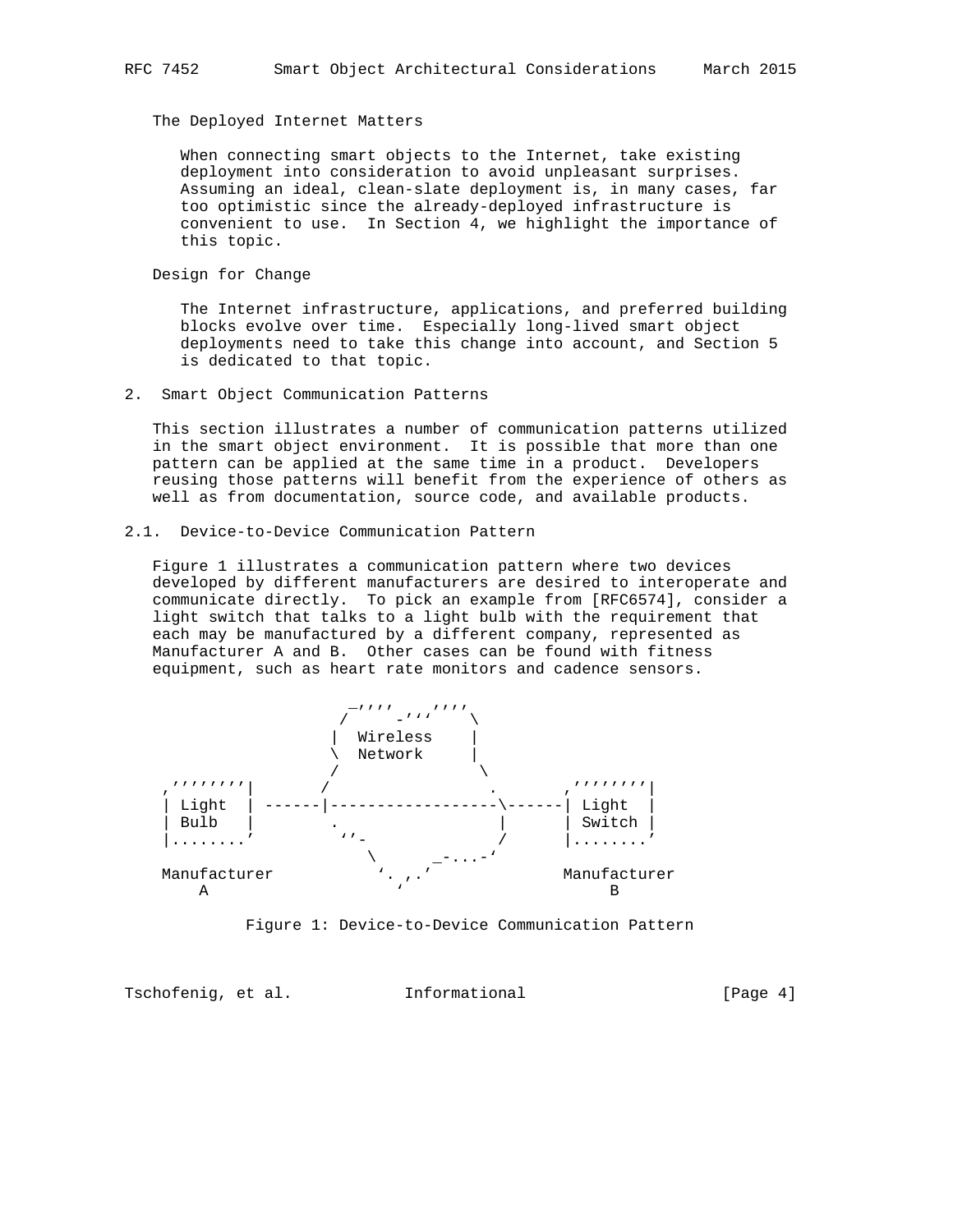In order to fulfill the promise that devices from different manufacturers are able to communicate out of the box, these vendors need to agree on the protocol stack. They need to make decisions about the following protocol-design aspects:

- o Which physical layer(s) should be supported? Does it use low power radio technologies (e.g., Bluetooth Smart, IEEE 802.15.4)?
- o Can devices be IPv6-only, or must they also support IPv4 for backward-compatibility reasons? What IPv4-IPv6 transition technologies are needed?
- o Which IP address configuration mechanism(s) is integrated into the device?
- o Which communication architectures shall be supported? Which devices are constrained, and what are those constraints? Is there a classical client-server model or rather a peer-to-peer model?
- o Is there a need for a service-discovery mechanism to allow users to discover light bulbs they have in their home or office?
- o Which transport-layer protocol (e.g., UDP) is used for conveying the sensor readings/commands?
- o Which application-layer protocol is used (for example, the Constrained Application Protocol (CoAP) [RFC7252])?
- o What information model is used for expressing the different light levels?
- o What data model is used to encode information? (See [RFC3444] for a discussion about the difference between data models and information models.)
- o Finally, security and privacy require careful thought. This includes questions like: What are the security threats? What security services need to be provided to deal with the identified threats? Where do the security credentials come from? At what layer(s) in the protocol stack should the security mechanism(s) reside? What privacy implications are caused by various design decisions?

 This list is not meant to be exhaustive but aims to illustrate that for every usage scenario, many design decisions will have to be made in order to accommodate the constrained nature of a specific device in a certain usage scenario. Standardizing such a complete solution

Tschofenig, et al. Informational [Page 5]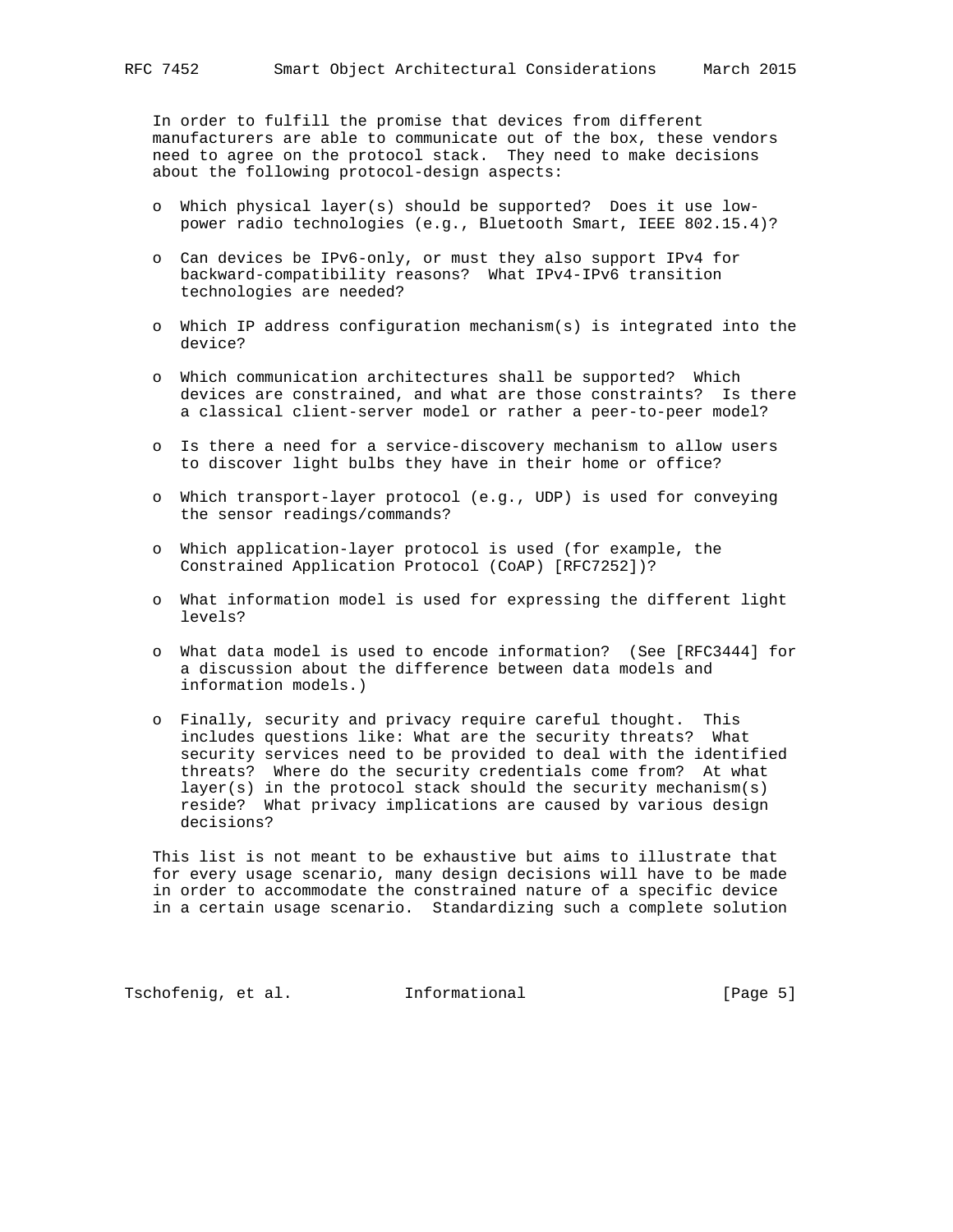to accomplish a full level of interoperability between two devices manufactured by different vendors takes time, but there are obvious rewards for end customers and vendors.

2.2. Device-to-Cloud Communication Pattern

 Figure 2 shows a communication pattern for uploading sensor data to an application service provider. Often the application service provider (example.com in our illustration) also sells smart objects. In that case, the entire communication happens internal to the provider and no need for interoperability arises. Still, it is useful for example.com to reuse existing specifications to lower the design, implementation, testing, and development effort.

 While this pattern allows using IP-based communication end to end, it may still lead to silos. To prevent silos, example.com may allow third-party device vendors to connect to their server infrastructure as well. For those cases, the protocol interface used to communicate with the server infrastructure needs to be made available, and various standards are available, such as CoAP, Datagram Transport Layer Security (DTLS) [RFC6347], UDP, IP, etc., as shown in Figure 2. A frequent concern from end users is that a change in the business model (or bankruptcy) of the IoT device/service provide might make the hardware become unusable. Companies might consider the possibility of releasing their source code for the IoT device or allowing other IoT operating systems (plus application software) to be installed on the IoT device.

 Similarly, in many situations it is desirable to change which cloud service a device connects to, such as when an application service provider changes its hosting provider. Again, standard Internet protocols are needed.

 Since the access networks to which various smart objects are connected are typically not under the control of the application service provider, commonly used radio technologies (such as WLAN, wired Ethernet, and cellular radio) together with the network access authentication technology have to be reused. The same applies to standards used for IP address configuration.

Tschofenig, et al. Informational [Page 6]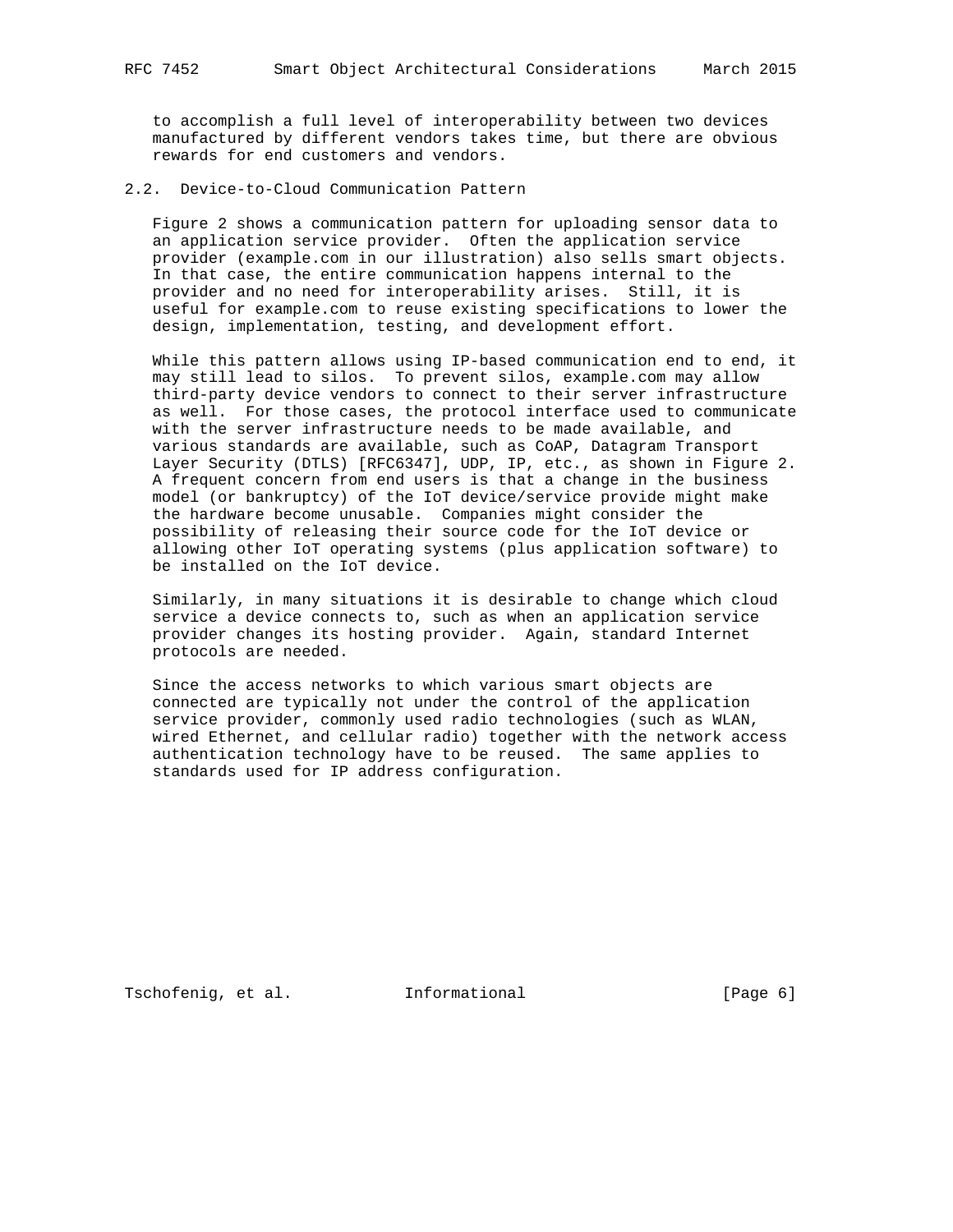

TLS = Transport Layer Security

Figure 2: Device-to-Cloud Communication Pattern

# 2.3. Device-to-Gateway Communication Pattern

 The device-to-cloud communication pattern, described in Section 2.2, is convenient for vendors of smart objects and works well if they choose a radio technology that is widely deployed in the targeted market, such as Wi-Fi based on IEEE 802.11 for smart home use cases. Sometimes, less-widely-available radio technologies are needed (such as IEEE 802.15.4) or special application-layer functionality (e.g., local authentication and authorization) has to be provided or interoperability is needed with legacy, non-IP-based devices. In those cases, some form of gateway has to be introduced into the communication architecture that bridges between the different technologies and performs other networking and security functionality. Figure 3 shows this pattern graphically. Often, these gateways are provided by the same vendor that offers the IoT product, for example, because of the use of proprietary protocols, to lower the dependency on other vendors or to avoid potential interoperability problems. It is expected that in the future, more generic gateways will be deployed to lower cost and infrastructure complexity for end consumers, enterprises, and industrial environments. Such generic gateways are more likely to exist if IoT device designs make use of generic Internet protocols and not require application-layer gateways that translate one application-layer protocol to another one. The use of application-layer gateways will, in general, lead to a more fragile deployment, as has been observed in the past with [RFC3724] and [RFC3238].

Tschofenig, et al. Informational [Page 7]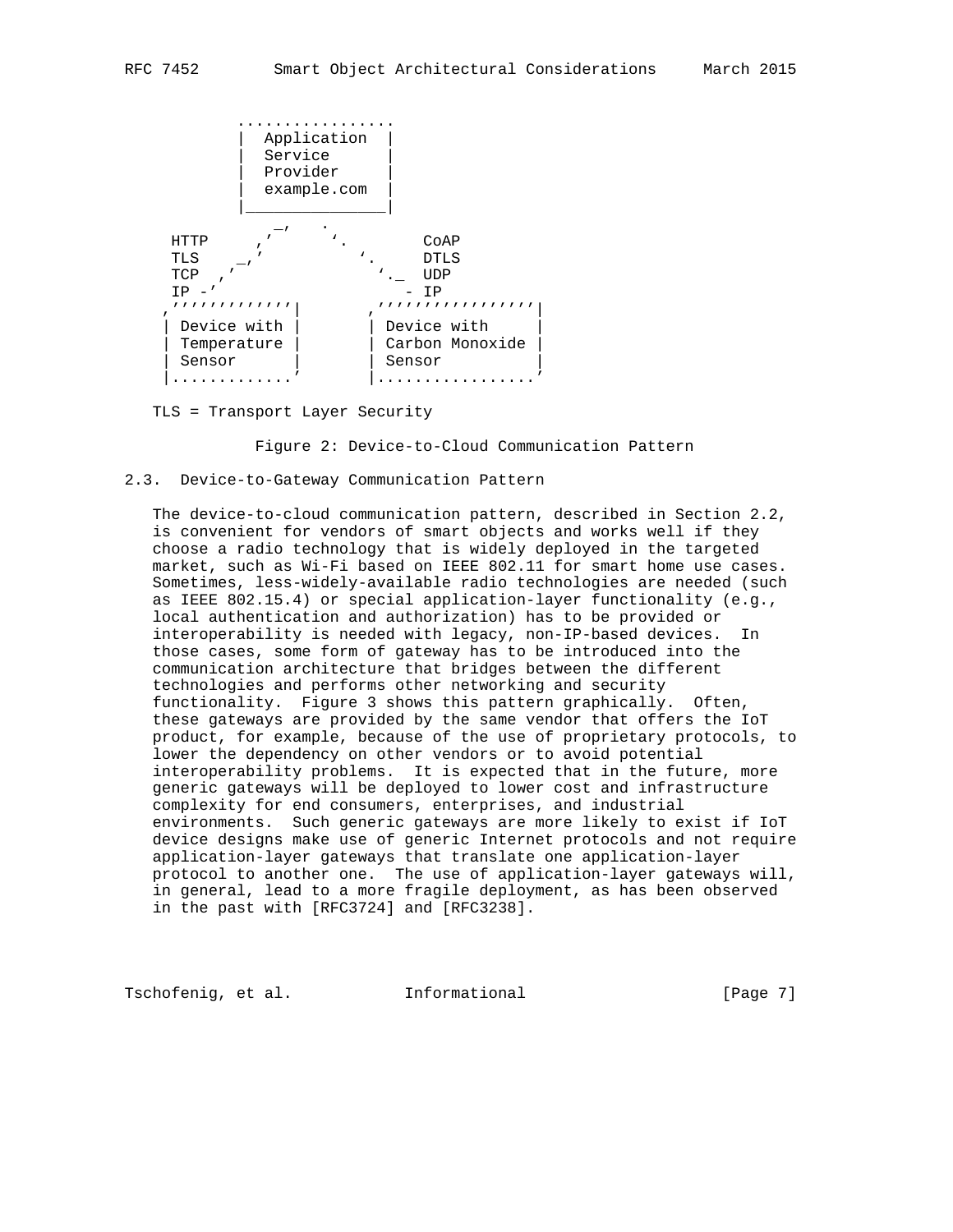This communication pattern can frequently be found with smart object deployments that require remote configuration capabilities and real time interactions. The gateway is thereby assumed to be always connected to the Internet.



Figure 3: Device-to-Gateway Communication Pattern

 If the gateway is mobile, such as when the gateway is a smartphone, connectivity between the devices and the Internet may be intermittent. This limits the applicability of such a communication pattern but is nevertheless very common with wearables and other IoT devices that do not need always-on Internet or real-time Internet connectivity. From an interoperability point of view, it is worth noting that smartphones, with their sophisticated software update mechanism via app stores, allow new functionality to be updated regularly at the smartphone and sometimes even at the IoT device. With special apps that are tailored to each specific IoT device, interoperability is mainly a concern with regard to the lower layers of the protocol stack, such as the radio interface, and less so at the application layer (if users are willing to download a new app for each IoT device).

Tschofenig, et al. Informational [Page 8]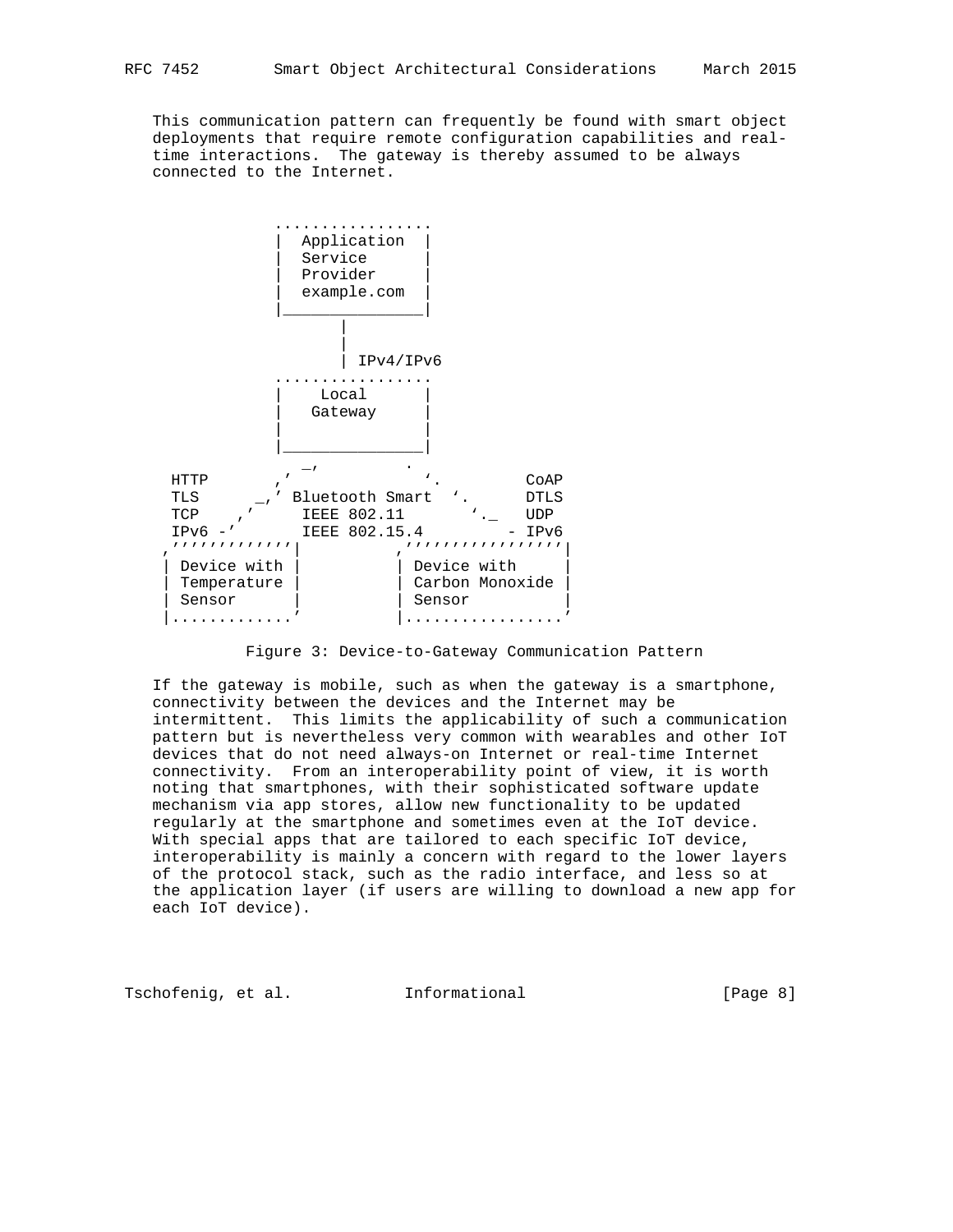It is also worth pointing out that a gateway allows supporting both IPv6 and IPv4 (for compatibility with legacy application service providers) externally, while allowing devices to be IPv6-only to reduce footprint requirements. If devices do not have the resources to support both IPv4 and IPv6 themselves, being IPv6-only (rather than IPv4-only) with a gateway enables the most flexibility, avoiding the need to update devices to support IPv6 later, whereas IPv4 address exhaustion makes it ill-suited to scale to smart object networks. See [RFC6540] for further discussion.

# 2.4. Back-End Data Sharing Pattern

 The device-to-cloud pattern often leads to silos; IoT devices upload data only to a single application service provider. However, users often demand the ability to export and to analyze data in combination with data from other sources. Hence, the desire for granting access to the uploaded sensor data to third parties arises. This design is shown in Figure 4. This pattern is known from the Web in case of mashups and is, therefore, reapplied to the smart object context. To offer familiarity for developers, typically a RESTful API design in combination with a federated authentication and authorization technology (like OAuth 2.0 [RFC6749]) is reused. While this offers reuse at the level of building blocks, the entire protocol stack (including the information/data model and RESTful Web APIs) is often not standardized.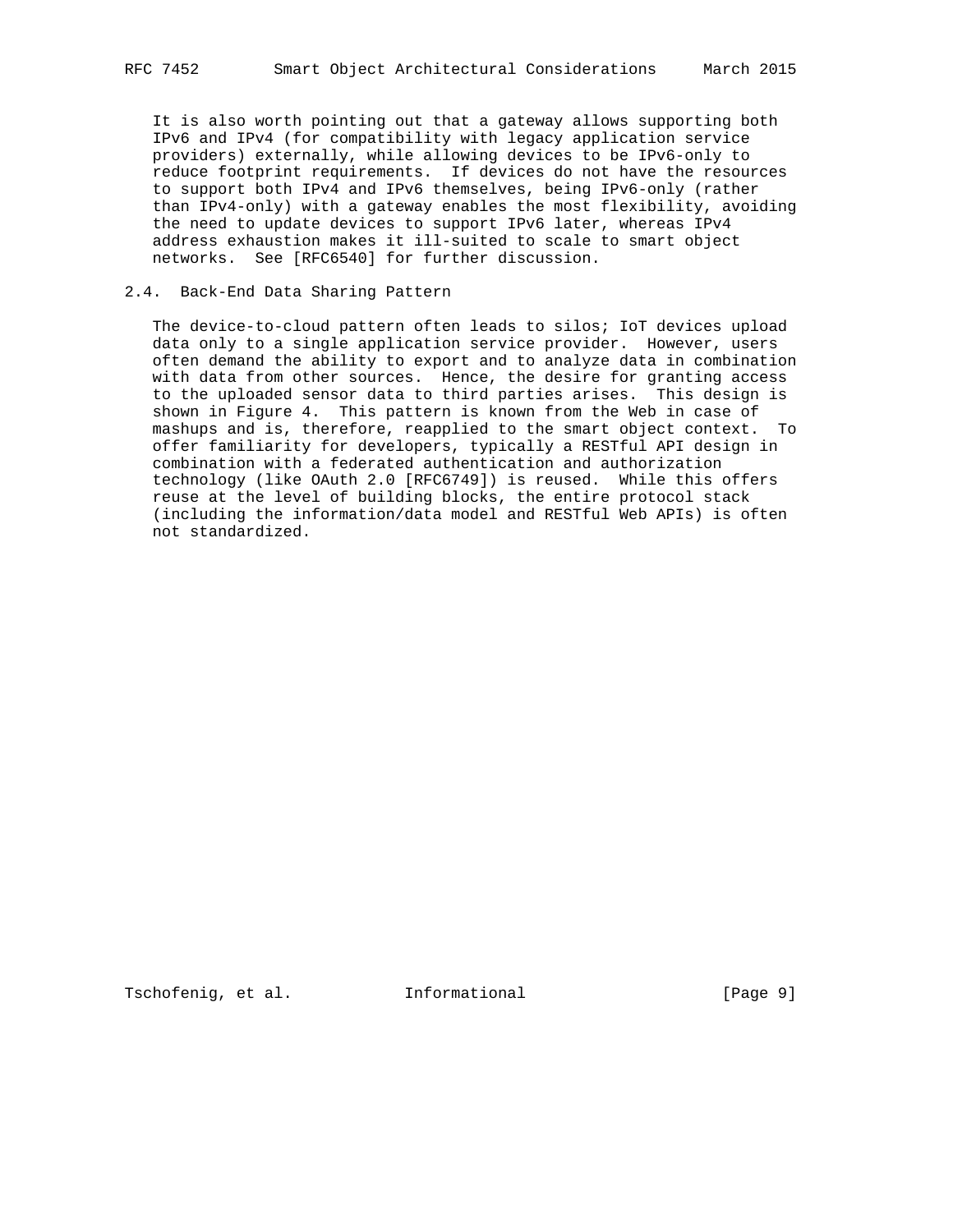

Figure 4: Back-End Data Sharing Pattern

3. Reuse Internet Protocols

 When discussing the need for reuse of available standards versus extending or redesigning protocols, it is useful to look back at the criteria for success of the Internet.

 RFC 1958 [RFC1958] provides lessons from the early days of the Internet and says:

 The Internet and its architecture have grown in evolutionary fashion from modest beginnings, rather than from a Grand Plan.

And adds:

 A good analogy for the development of the Internet is that of constantly renewing the individual streets and buildings of a city, rather than razing the city and rebuilding it.

 Yet, because building very small, battery-powered devices is challenging, it may be difficult to resist the temptation to build solutions tailored to specific applications, or even to redesign networks from scratch to suit a particular application.

Tschofenig, et al. Informational [Page 10]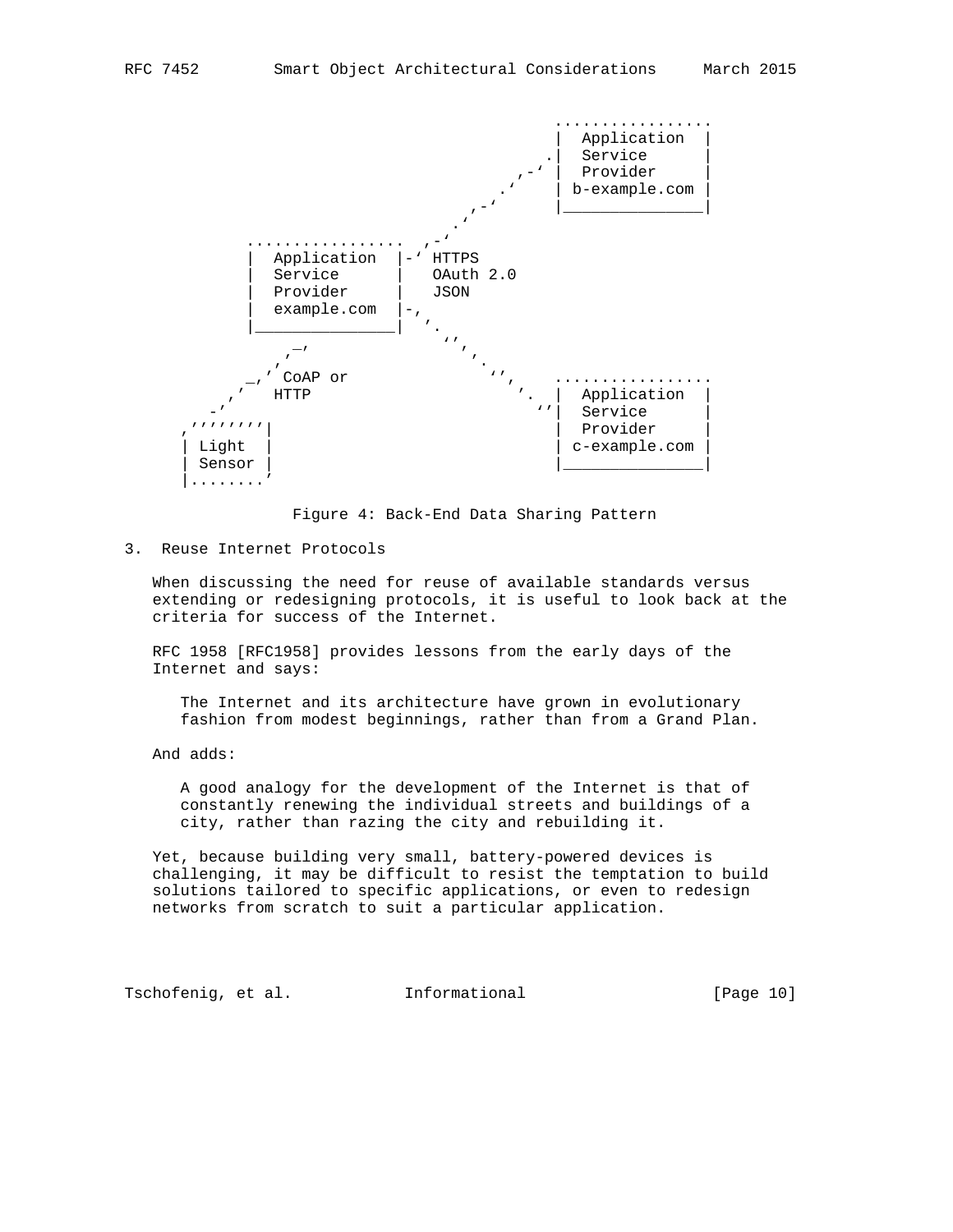While developing consensus-based standards in an open and transparent process takes longer than developing proprietary solutions, the resulting solutions often remain relevant over a longer period of time.

 RFC 1263 [RFC1263] considers protocol-design strategy and the decision to design new protocols or to use existing protocols in a non-backward compatible way:

 We hope to be able to design and distribute protocols in less time than it takes a standards committee to agree on an acceptable meeting time. This is inevitable because the basic problem with networking is the standardization process. Over the last several years, there has been a push in the research community for lightweight protocols, when in fact what is needed are lightweight standards. Also note that we have not proposed to implement some entirely new set of 'superior' communications protocols, we have simply proposed a system for making necessary changes to the existing protocol suites fast enough to keep up with the underlying change in the network. In fact, the first standards organization that realizes that the primary impediment to standardization is poor logistical support will probably win.

 While [RFC1263] was written in 1991 when the standardization process was more lightweight than today, these thoughts remain relevant in smart object development.

 Interestingly, a large number of already-standardized protocols are relevant for smart object deployments. RFC 6272 [RFC6272], for example, made the attempt to identify relevant IETF specifications for use in smart grids.

 Still, many commercial products contain proprietary or industry specific protocol mechanisms, and researchers have made several attempts to design new architectures for the entire Internet system. There are several architectural concerns that deserve to be highlighted:

Vertical Profiles

 The discussions at the IAB workshop (see Section 3.1.2 of [RFC6574]) revealed the preference of many participants to develop domain-specific profiles that select a minimum subset of protocols needed for a specific operating environment. Various standardization organizations and industry fora are currently engaged in activities of defining their preferred profile(s).

Tschofenig, et al. Informational [Page 11]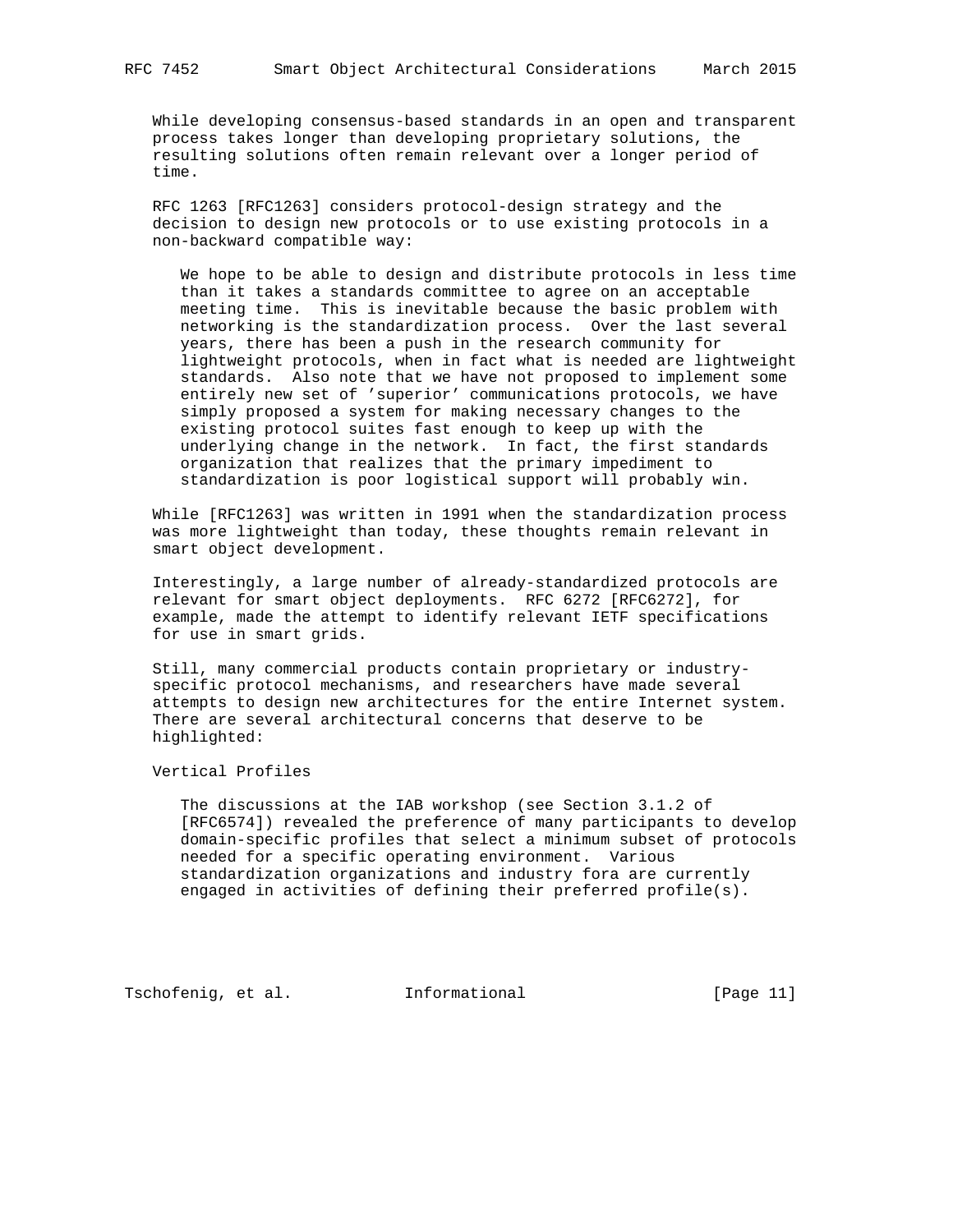Ultimately, however, the number of domains where smart objects can be used is essentially unbounded. There is also an ever-evolving set of protocols and protocol extensions.

 However, merely changing the networking protocol to IP does not necessarily bring the kinds of benefits that industries are looking for in their evolving smart object deployments. In particular, a profile is rigid and leaves little room for interoperability among slightly differing or competing technology variations. As an example, Layer 1 through 7 type profiles do not account for the possibility that some devices may use different physical media than others, and that in such situations, a simple router could still provide an ability to communicate between the parties.

## Industry-Specific Solutions

 The Internet Protocol Suite is more extensive than merely the use of IP. Often, significant benefits can be gained from using additional, widely available, generic technologies, such as the Web. Benefits from using these kinds of tools include access to a large available workforce, software, and education already geared towards employing the technology.

# Tight Coupling

 Many applications are built around a specific set of servers, devices, and users. However, often the same data and devices could be useful for many purposes, some of which may not be easily identifiable at the time the devices are deployed.

 In addition to the architectural concerns, developing new protocols and mechanisms is generally more risky and expensive than reusing existing standards, due to the additional costs involved in design, implementation, testing, and deployment. Secondary costs, such as the training of technical staff and, in the worst case, the training of end users, can be substantial.

 As a result, while there are some cases where specific solutions are needed, the benefits of general-purpose technology are often compelling, be it choosing IP over some more specific communication mechanism, a widely deployed link layer (such as wireless LAN) over a more specific one, web technology over application-specific protocols, and so on.

 However, when employing these technologies, it is important to embrace them in their entirety, allowing for the architectural flexibility that is built into them. As an example, it rarely makes

Tschofenig, et al. 1nformational [Page 12]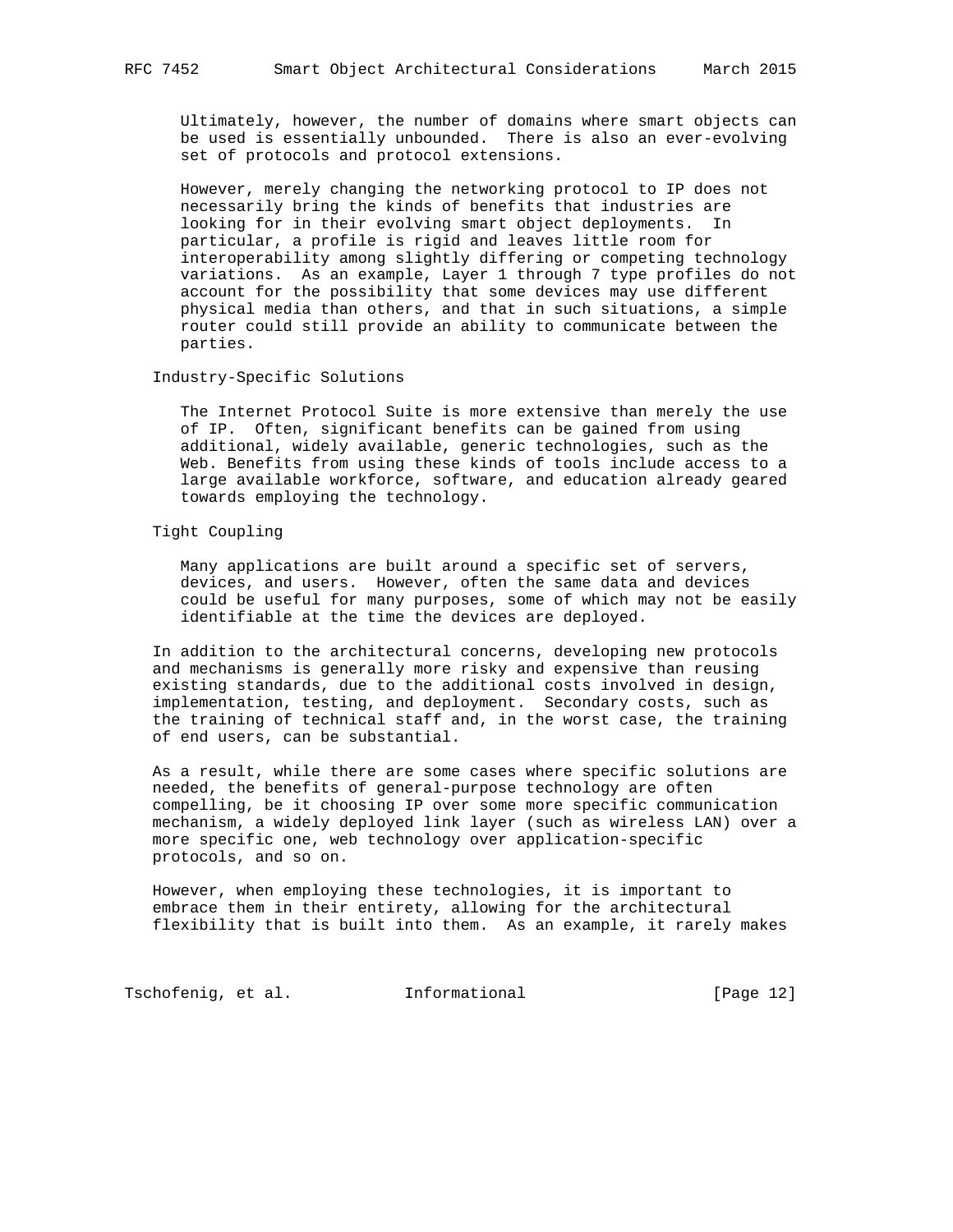sense to limit communications to on-link or to specific media. Design your applications so that the participating devices can easily interact with multiple other applications.

4. The Deployed Internet Matters

 Despite the applicability of Internet protocols for smart objects, picking the specific protocols for a particular use case can be tricky. As the Internet has evolved, certain protocols and protocol extensions have become the norm, and others have become difficult to use in all circumstances.

 Taking into account these constraints is particularly important for smart objects, as there is often a desire to employ specific features to support smart object communication. For instance, from a pure protocol-specification perspective, some transport protocols may be more desirable than others. These constraints apply both to the use of existing protocols as well as designing new ones on top of the Internet protocol stack.

 The following list illustrates a few of those constraints, but every communication protocol comes with its own challenges.

 In 2005, Fonseca, et al. [IPoptions] studied the usage of IP options-enabled packets in the Internet and found that overall, approximately half of Internet paths drop packets with options, making extensions using IP options "less ideal" for extending IP.

 In 2010, Honda, et al. [HomeGateway] tested 34 different home gateways regarding their packet dropping policy of UDP, TCP, the Datagram Congestion Control Protocol (DCCP), the Stream Control Transmission Protocol (SCTP), ICMP, and various timeout behavior. For example, more than half of the tested devices do not conform to the IETF-recommended timeouts for UDP, and for TCP the measured timeouts are highly variable, ranging from less than 4 minutes to longer than 25 hours. For NAT traversal of DCCP and SCTP, the situation is poor. None of the tested devices, for example, allowed establishing a DCCP connection.

 In 2011, the behavior of networks with regard to various TCP extensions was tested in [TCPextensions]: "From our results we conclude that the middleboxes implementing layer 4 functionality are very common -- at least 25% of paths interfered with TCP in some way beyond basic firewalling."

 Extending protocols to fulfill new uses and to add new functionality may range from very easy to difficult, as [RFC6709] explains in great detail. A challenge many protocol designers are facing is to ensure

Tschofenig, et al. 1nformational [Page 13]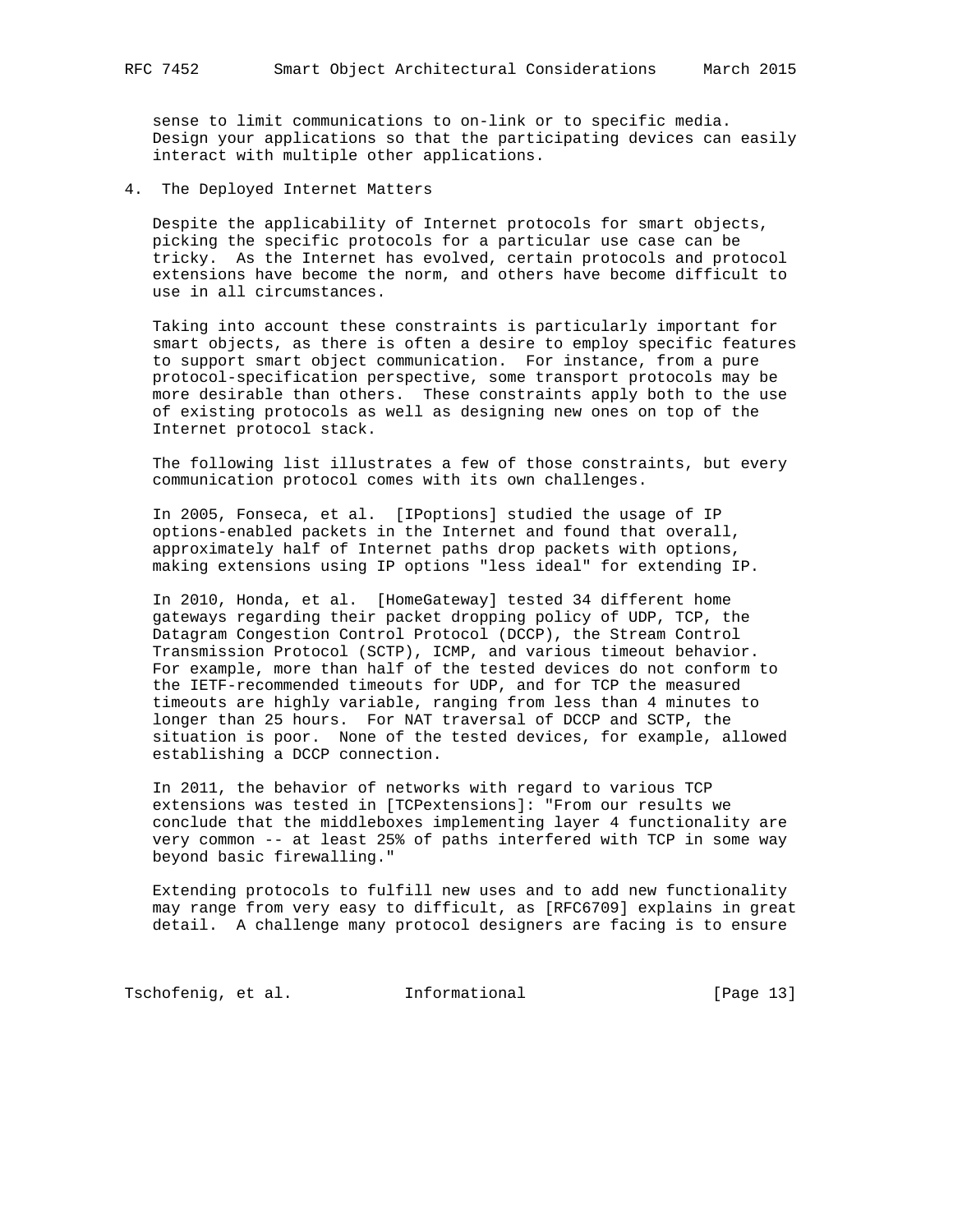incremental deployability and interoperability with incumbent elements in a number of areas. In various cases, the effort it takes to design incrementally deployable protocols has not been taken seriously enough at the outset. RFC 5218 on "What Makes For a Successful Protocol" [RFC5218] defines wildly successful protocols as protocols that are widely deployed beyond their envisioned use cases.

 As these examples illustrate, protocol architects have to take developments in the greater Internet into account, as not all features can be expected to be usable in all environments. For instance, middleboxes [RFC3234] complicate the use of extensions in basic IP protocols and transport layers.

 RFC 1958 [RFC1958] considers this aspect and says "... the community believes that the goal is connectivity, the tool is the Internet Protocol, and the intelligence is end to end rather than hidden in the network." This statement is challenged more than ever with the perceived need to develop intermediaries interacting with less intelligent end devices. However, RFC 3724 [RFC3724] has this to say about this crucial aspect: "One desirable consequence of the end-to-end principle is protection of innovation. Requiring modification in the network in order to deploy new services is still typically more difficult than modifying end nodes." Even this statement will become challenged, as large numbers of devices are deployed, and it indeed might be the case that changing those devices will be hard. But RFC 4924 [RFC4924] adds that a network that does not filter or transform the data that it carries may be said to be "transparent" or "oblivious" to the content of packets. Networks that provide oblivious transport enable the deployment of new services without requiring changes to the core. It is this flexibility that is perhaps both the Internet's most essential characteristic as well as one of the most important contributors to its success.

5. Design for Change

 How to embrace rapid innovation and at the same time accomplish a high level of interoperability is one of the key aspects for competing in the marketplace. RFC 1263 [RFC1263] points out that "protocol change happens and is currently happening at a very respectable clip...We simply propose [for engineers developing the technology] to explicitly deal with the changes rather [than] keep trying to hold back the flood."

 In [Tussles], Clark, et al. suggest to "design for variation in outcome, so that the outcome can be different in different places, and the tussle takes place within the design, not by distorting or violating it. Do not design so as to dictate the outcome. Rigid

Tschofenig, et al. 1nformational [Page 14]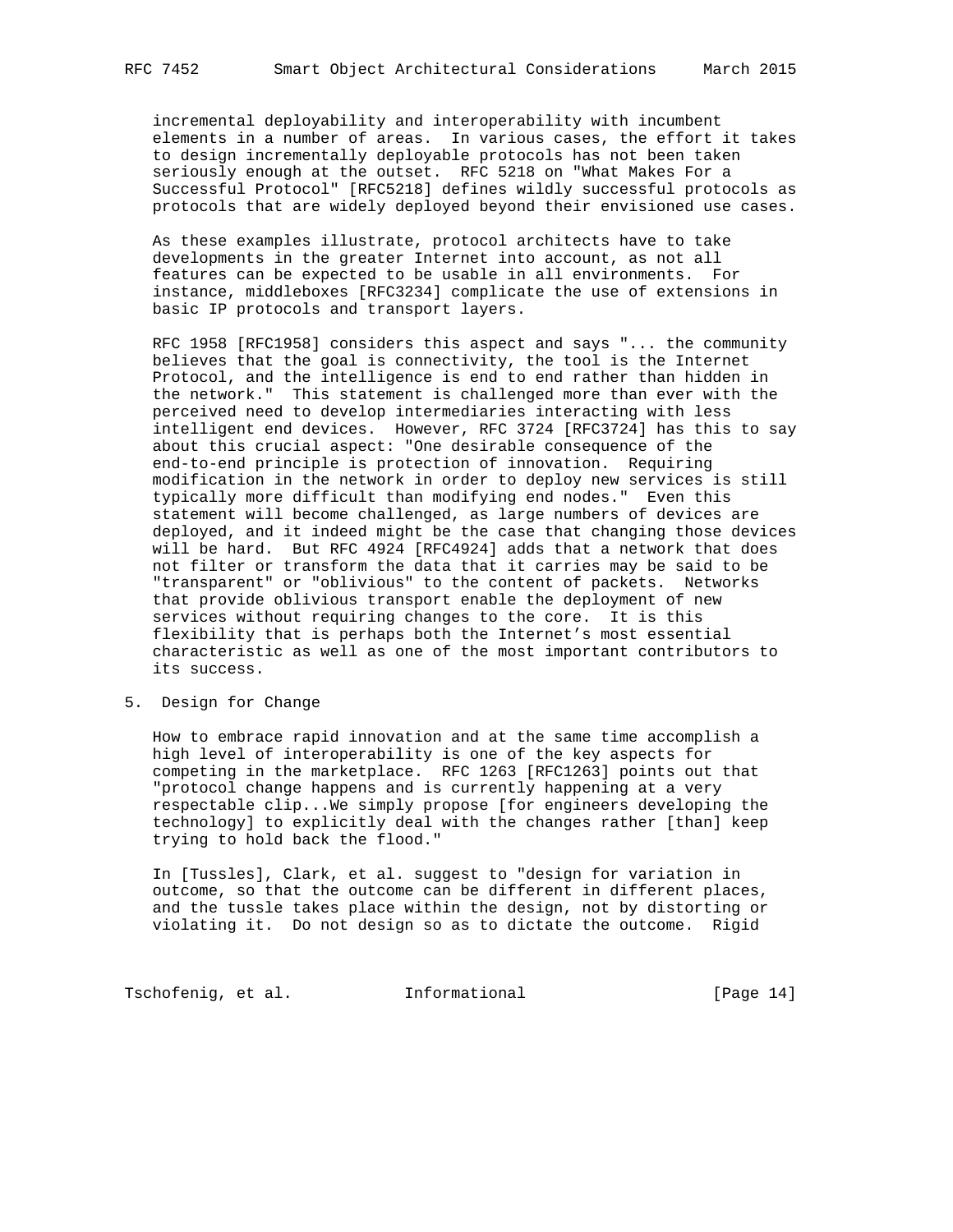designs will be broken; designs that permit variation will flex under pressure and survive." The term "tussle" refers to the process whereby different parties, which are part of the Internet milieu and have interests that may be adverse to each other, adapt their mix of mechanisms to try to achieve their conflicting goals, and others respond by adapting the mechanisms to push back.

In order to accomplish this, Clark, et al. suggest to:

- 1. Break complex systems into modular parts, so that one tussle does not spill over and distort unrelated issues.
- 2. Design for choice to permit the different players to express their preferences. Choice often requires open interfaces.

 The main challenge with the suggested approach is predicting how conflicts among the different players will evolve. Since tussles evolve over time, there will be changes to the architecture, too. It is certainly difficult to pick the right set of building blocks and to develop a communication architecture that will last a long time, and many smart object deployments are envisioned to be rather long lived.

 Luckily, the design of the system does not need to be cast in stone during the design phase. It may adjust dynamically since many of the protocols allow for configurability and dynamic discovery. But, ultimately, software update mechanisms may provide the flexibility needed to deal with more substantial changes.

 A solid software update mechanism is needed not only for dealing with the changing Internet communication environment and for interoperability improvements but also for adding new features and for fixing security bugs. This approach may appear to be in conflict with classes of severely restricted devices since, in addition to a software update mechanism, spare flash and RAM capacity is needed. It is, however, a trade-off worth thinking about since better product support comes with a price.

 As technology keeps advancing, the constraints that technology places on devices evolve as well. Microelectronics have become more capable as time goes by, often making it possible for new devices to be both less expensive and more capable than their predecessors. This trend can, however, be in some cases offset by the desire to embed communications technology in even smaller and cheaper objects. But it is important to design communications technology not just for today's constraints but also for tomorrow's. This is particularly important since the cost of a product is not only determined by the

Tschofenig, et al. 1nformational [Page 15]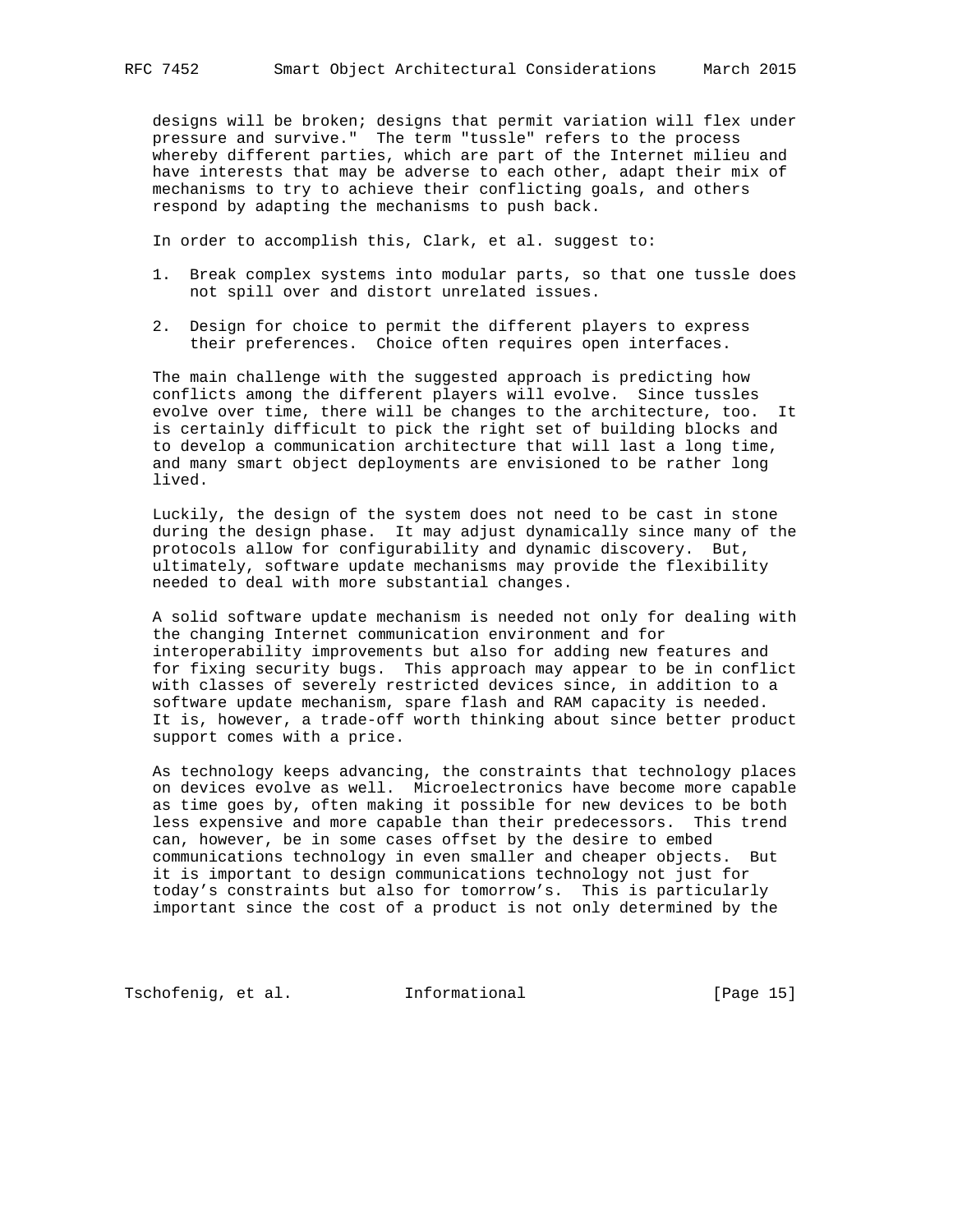cost of hardware but also by the cost of not reusing already available protocol stacks and software libraries by developing custom solutions.

 Software updates are common in operating systems and application programs today. Without them, most devices would pose a latent risk to the Internet at large. Arguably, the JavaScript-based web employs a very rapid software update mechanism with code being provided by many different parties (e.g., by websites loaded into the browser or by smartphone apps).

6. Security Considerations

 Security is often even more important for smart objects than for more traditional computing systems, since interacting directly with the physical world can present greater dangers, and smart objects often operate autonomously without any human interaction for a long time period. The problem is compounded by the fact that there are often fewer resources available in constrained devices to actually implement security (e.g., see the discussion of "Class 0 devices" in Section 3 of [RFC7228]). As such, it is critical to design for security, taking into account a number of key considerations:

- o A key part of any smart object design is the problem of how to establish trust for a smart object. Typically, bootstrapping trust involves giving the device the credentials it needs to operate within a larger network of devices or services.
- o Smart objects will, in many cases, be deployed in places where additional physical security is difficult or impossible. Designers should take into account that any such device can and will be compromised by an attacker with direct physical access. Thus, trust models should distinguish between devices susceptible to physical compromise and devices with some level of physical security. Physical attacks, such as timing, power analysis, and glitching, are commonly applied to extract secrets [PhysicalAttacks].
- o Smart objects will, in many cases, be deployed as collections of identical or near identical devices. Protocols should be designed so that a compromise of a single device does not result in compromise of the entire collection, especially since the compromise of a large number of devices can enable additional attacks such as a distributed denial of service. Sharing secret keys across an entire product family is, therefore, also problematic since compromise of a single device might leave all devices from that product family vulnerable.

Tschofenig, et al. 1nformational [Page 16]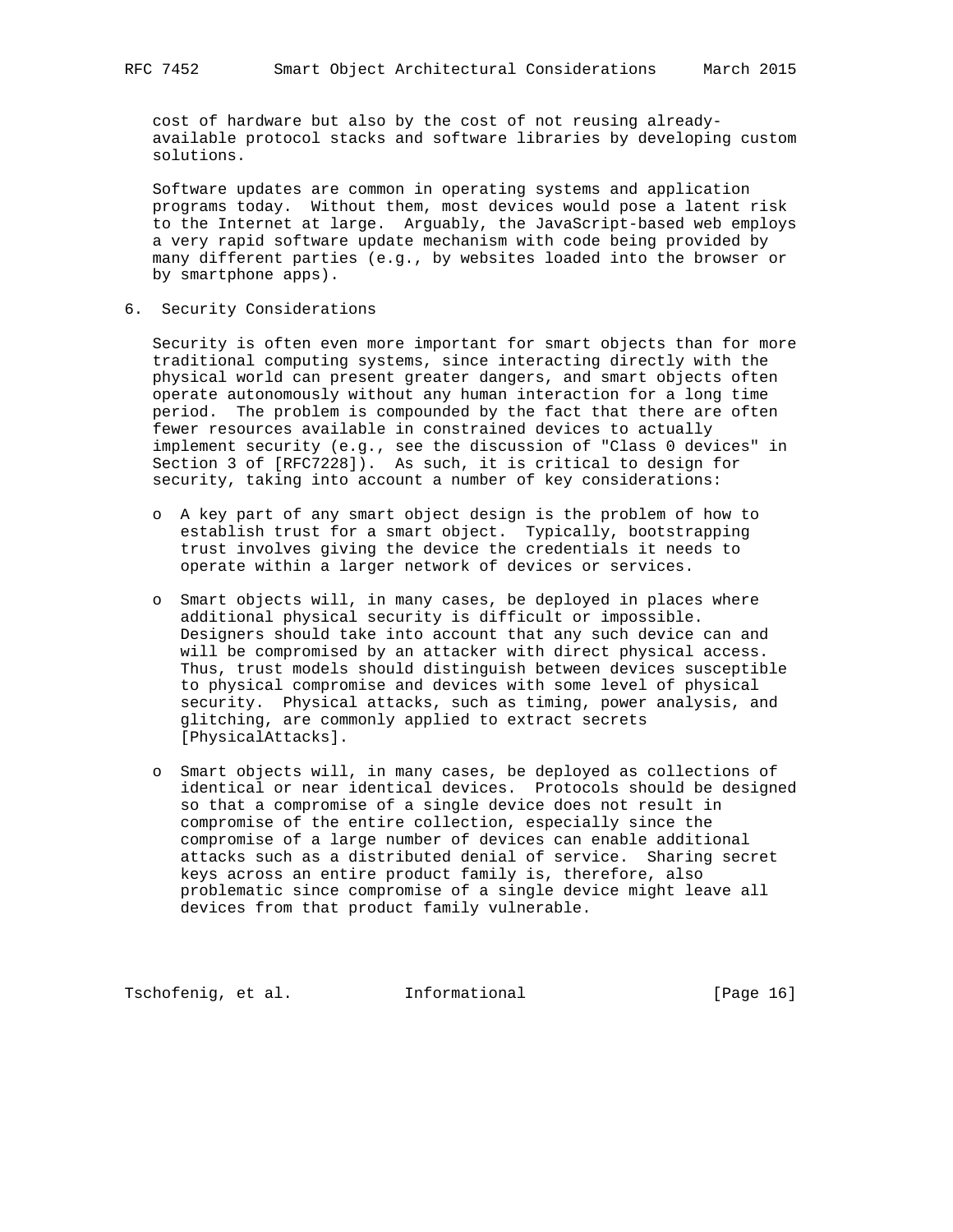- o Smart objects will, in many cases, be deployed in ways that the designer never considered. Designers should either seek to minimize the impact of misuse of their systems and devices or implement controls to prevent such misuse where applicable.
- o It is anticipated that smart objects will be deployed with a long (e.g., 5-40 years) life cycle. Any security mechanism chosen at the outset may not be "good enough" for the full lifespan of the device. Thus, long-lived devices should start with good security and provide a path to deploy new security mechanisms over the lifetime of the device.
- o Security protocols often rely on random numbers, and offering randomness in embedded devices is challenging. For this reason, it is important to consider the use of hardware-based random number generators during early states of the design process.

 A more detailed security discussion can be found in the "Report from the Smart Object Security Workshop" [RFC7397] that was held prior to the IETF meeting in Paris, March 2012, and in the report from the National Science Foundation's "Cybersecurity Ideas Lab" workshop [NSF] that was held in February 2014. For example, [NSF] includes, among other recommendations, these recommendations specific to the Internet of Things:

 Enhance the Security of the Internet of Things by Identifying Enclaves: The security challenges posed by the emerging Internet of Things should be addressed now, to prepare before it is fully upon us. By identifying specific use segments, or "enclaves", Internet of Things infrastructure stakeholders can address the security requirements and devise event remediations for that enclave.

 Create a Framework for Managing Software Updates: The Internet of Things will challenge our current channels for distributing security updates. An environment must be developed for distributing security patches that scales to a world where almost everything is connected to the Internet and many "things" are largely unattended.

 Finally, we reiterate that use of standards that have gotten wide review can often avoid a number of security issues that could otherwise arise. Section 3.3 of [RFC6574] reminds us about the IETF work style regarding security:

Tschofenig, et al. Informational [Page 17]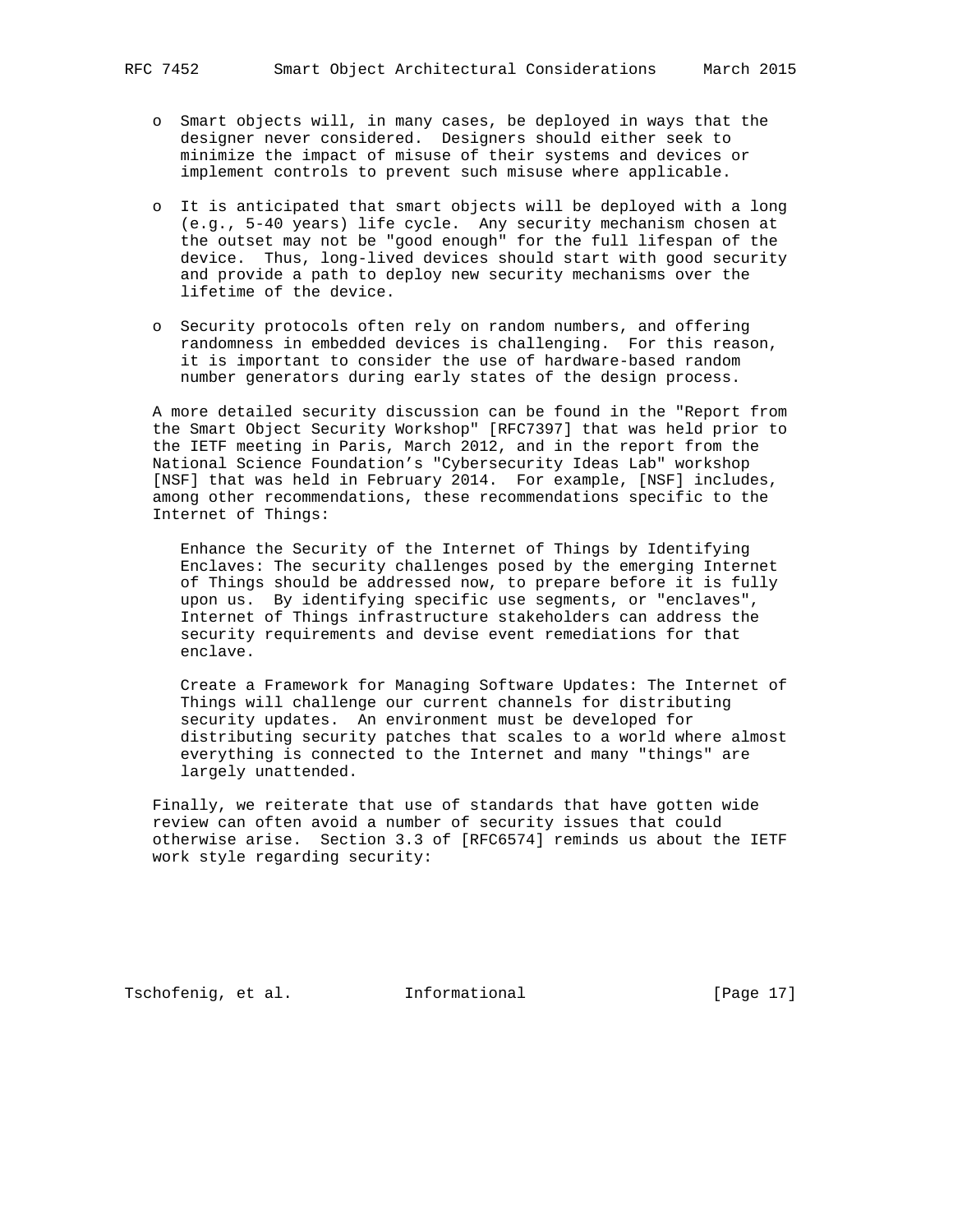In the development of smart object applications, as with any other protocol application solution, security has to be considered early in the design process. As such, the recommendations currently provided to IETF protocol architects, such as RFC 3552 [RFC3552], and RFC 4101 [RFC4101], apply also to the smart object space.

 In the IETF, security functionality is incorporated into each protocol as appropriate, to deal with threats that are specific to them. It is extremely unlikely that there is a one-size-fits-all security solution given the large number of choices for the 'right' protocol architecture (particularly at the application layer). For this purpose, [RFC6272] offers a survey of IETF security mechanisms instead of suggesting a preferred one.

7. Privacy Considerations

 This document mainly focuses on an engineering audience, i.e., those who are designing smart object protocols and architectures. Since there is no value-free design, privacy-related decisions also have to be made, even if they are just implicit in the reuse of certain technologies. RFC 6973 [RFC6973] and the threat model in [CONFIDENTIALITY] were written as guidance specifically for that audience and are also applicable to the smart object context.

 For those looking at privacy from a deployment point of view, the following additional guidelines are suggested:

- Transparency: Transparency of data collection and processing is key to avoid unpleasant surprises for owners and users of smart objects. Users and impacted parties must be put in a position to understand what items of personal data concerning them are collected and stored, as well for what purposes they are sought.
- Data Collection / Use Limitation: Smart objects should only store personal data that is adequate, relevant, and not excessive in relation to the purpose(s) for which they are processed. The use of anonymized data should be preferred wherever possible.
- Data Access: Before deployment starts, it is necessary to consider who can access personal data collected by smart objects and under which conditions. Appropriate and clear procedures should be established in order to allow data subjects to properly exercise their rights.

Tschofenig, et al. Informational [Page 18]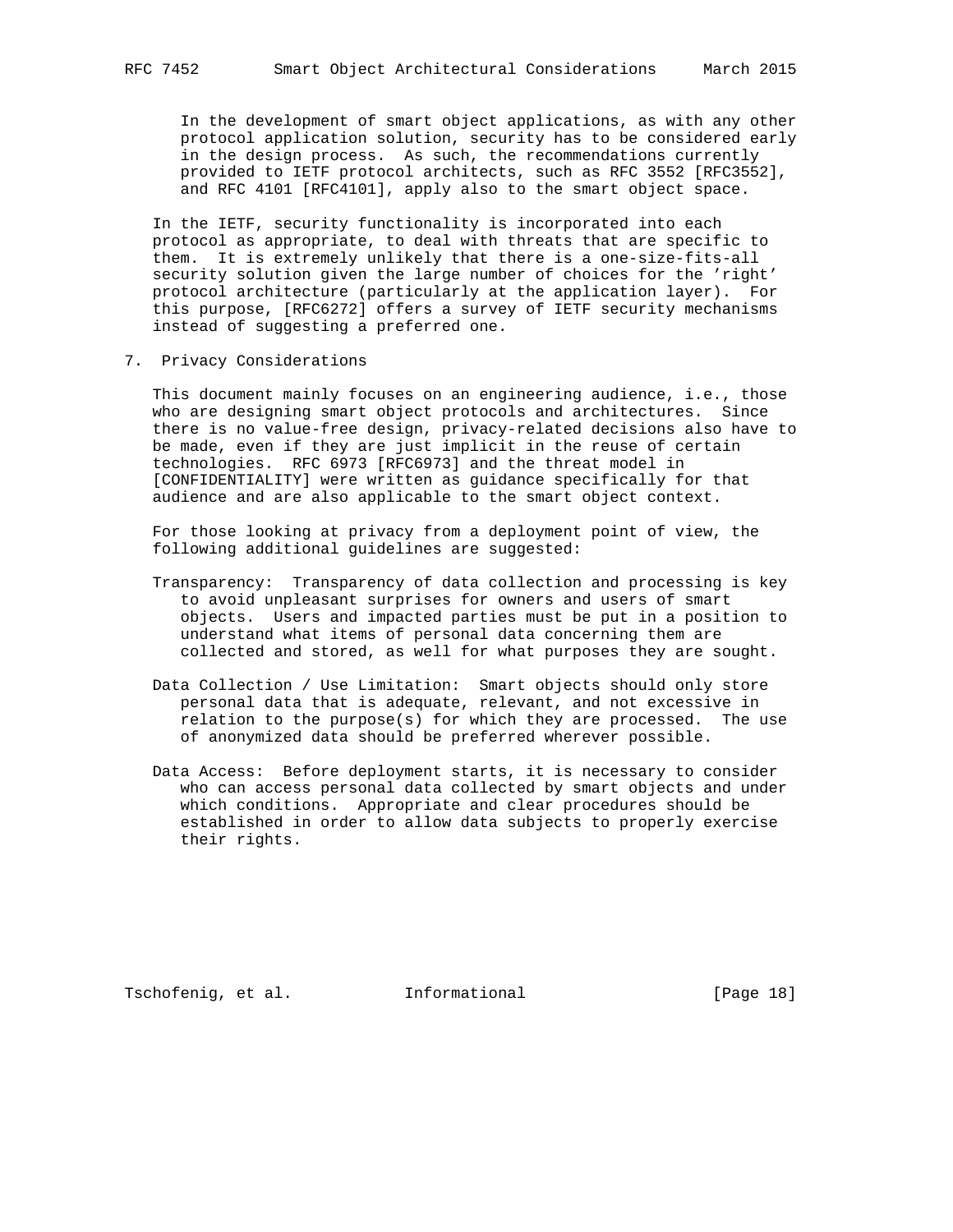Data Security: Standardized data security measures to prevent unlawful access, alteration, or loss of smart object data need to be defined and deployed. Robust cryptographic techniques and proper authentication frameworks have to be used to limit the risk of unintended data transfers or unauthorized access.

 A more detailed treatment of privacy considerations that extend beyond engineering can be found in a publication from the Article 29 Working Party [WP223].

8. Informative References

```
 [CONFIDENTIALITY]
```
 Barnes, R., Schneier, B., Jennings, C., Hardie, T., Trammell, B., Huitema, C., and D. Borkmann, "Confidentiality in the Face of Pervasive Surveillance: A Threat Model and Problem Statement", Work in Progress, draft-iab-privsec-confidentiality-threat-04, March 2015.

 [Gamma] Gamma, E., "Design Patterns: Elements of Reusable Object- Oriented Software", 1995.

[HomeGateway]

 Eggert, L., "An Experimental Study of Home Gateway Characteristics", In Proceedings of the 10th annual Internet Measurement Conference, 2010, <http://eggert.org/papers/2010-imc-hgw-study.pdf>.

#### [IPoptions]

 Fonseca, R., Porter, G., Katz, R., Shenker, S., and I. Stoica, "IP options are not an option", Technical Report UCB/EECS2005-24, 2005, <http://citeseer.ist.psu.edu/viewdoc/ summary?doi=10.1.1.123.4251>.

 [NSF] National Science Foundation, "Interdisciplinary Pathways towards a More Secure Internet", A report on the NSF sponsored Cybersecurity Ideas Lab held in Arlington, Virginia, February 2014, <http://www.nsf.gov/cise/news/ CybersecurityIdeasLab\_July2014.pdf>.

[PhysicalAttacks]

 Koeune, F. and F. Standaert, "A Tutorial on Physical Security and Side-Channel Attacks", in Foundations of Security Analysis and Design III: FOSAD 2004/2005 Tutorial Lectures; Lecture Notes in Computer Science, Vol. 3655, pp. 78-108, September 2005, <http://link.springer.com/chapter/10.1007%2F11554578\_3>.

Tschofenig, et al. Informational [Page 19]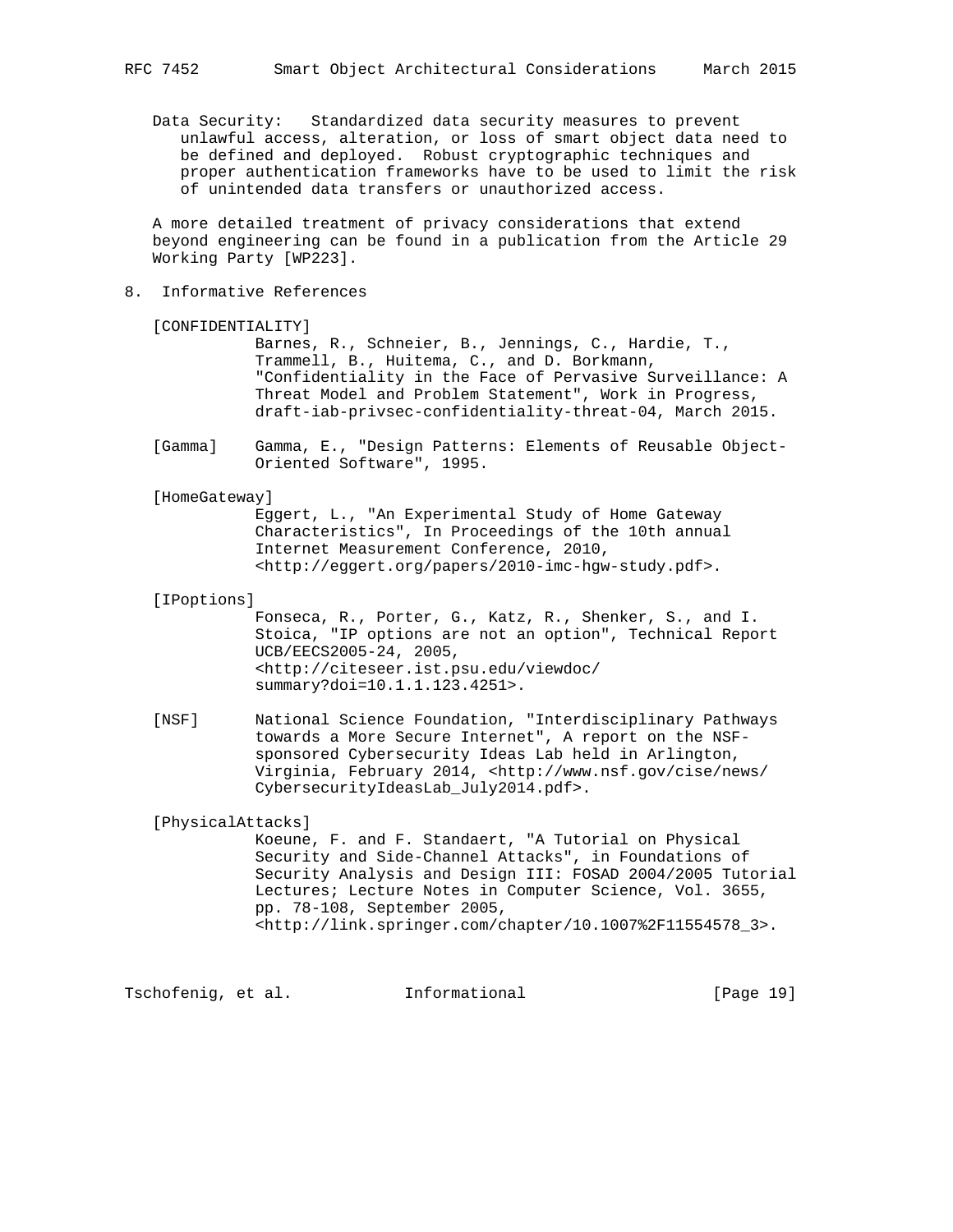- [RFC1263] O'Malley, S. and L. Peterson, "TCP Extensions Considered Harmful", RFC 1263, October 1991, <http://www.rfc-editor.org/info/rfc1263>.
- [RFC1958] Carpenter, B., "Architectural Principles of the Internet", RFC 1958, June 1996, <http://www.rfc-editor.org/info/rfc1958>.
- [RFC3234] Carpenter, B. and S. Brim, "Middleboxes: Taxonomy and Issues", RFC 3234, February 2002, <http://www.rfc-editor.org/info/rfc3234>.
- [RFC3238] Floyd, S. and L. Daigle, "IAB Architectural and Policy Considerations for Open Pluggable Edge Services", RFC 3238, January 2002, <http://www.rfc-editor.org/info/rfc3238>.
- [RFC3444] Pras, A. and J. Schoenwaelder, "On the Difference between Information Models and Data Models", RFC 3444, January 2003, <http://www.rfc-editor.org/info/rfc3444>.
- [RFC3552] Rescorla, E. and B. Korver, "Guidelines for Writing RFC Text on Security Considerations", BCP 72, RFC 3552, July 2003, <http://www.rfc-editor.org/info/rfc3552>.
- [RFC3724] Kempf, J., Austein, R., and IAB, "The Rise of the Middle and the Future of End-to-End: Reflections on the Evolution of the Internet Architecture", RFC 3724, March 2004, <http://www.rfc-editor.org/info/rfc3724>.
- [RFC4101] Rescorla, E. and IAB, "Writing Protocol Models", RFC 4101, June 2005, <http://www.rfc-editor.org/info/rfc4101>.
- [RFC4924] Aboba, B. and E. Davies, "Reflections on Internet Transparency", RFC 4924, July 2007, <http://www.rfc-editor.org/info/rfc4924>.
- [RFC5218] Thaler, D. and B. Aboba, "What Makes For a Successful Protocol?", RFC 5218, July 2008, <http://www.rfc-editor.org/info/rfc5218>.
- [RFC6272] Baker, F. and D. Meyer, "Internet Protocols for the Smart Grid", RFC 6272, June 2011, <http://www.rfc-editor.org/info/rfc6272>.
- [RFC6347] Rescorla, E. and N. Modadugu, "Datagram Transport Layer Security Version 1.2", RFC 6347, January 2012, <http://www.rfc-editor.org/info/rfc6347>.

Tschofenig, et al. 1nformational [Page 20]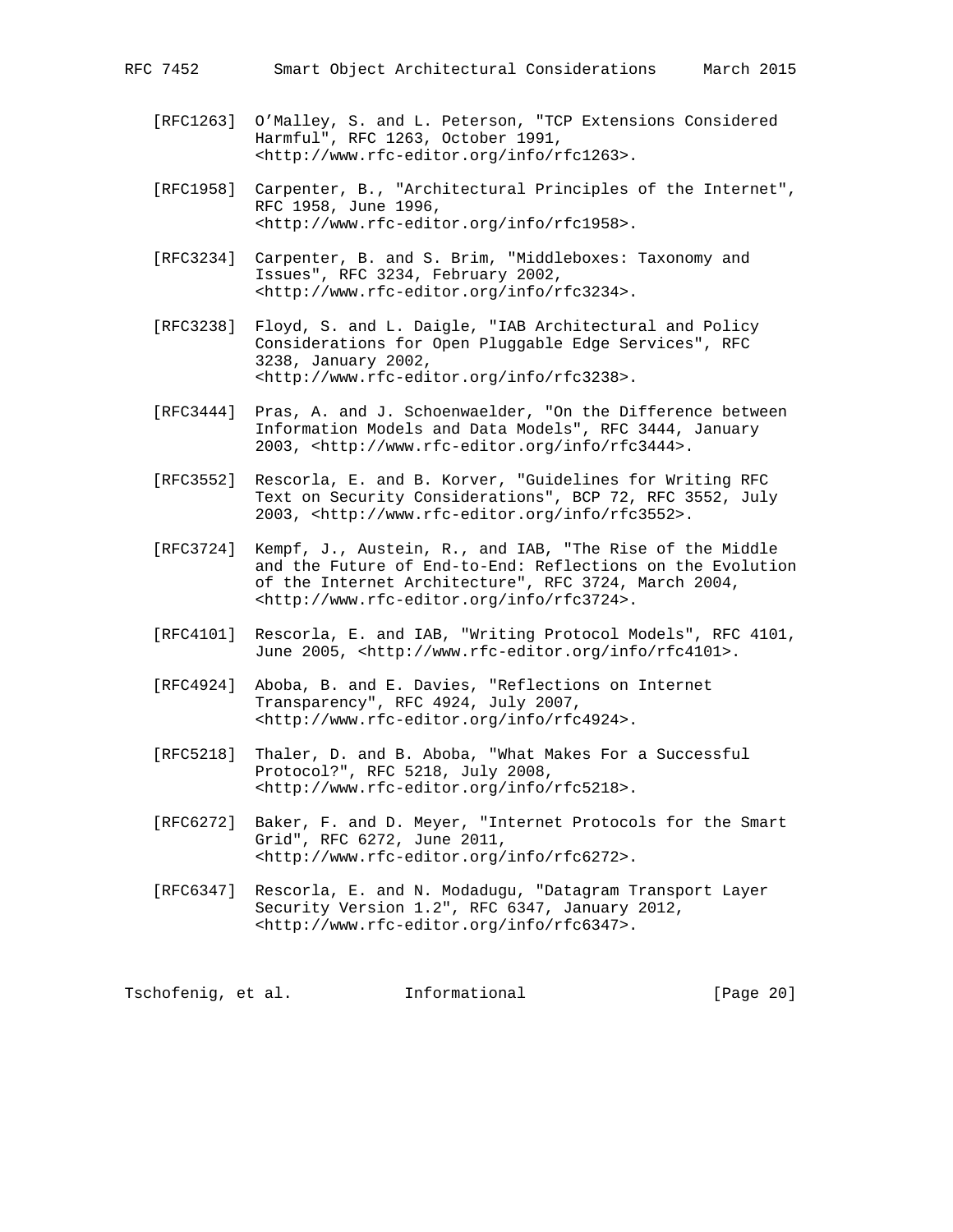- 
- [RFC6540] George, W., Donley, C., Liljenstolpe, C., and L. Howard, "IPv6 Support Required for All IP-Capable Nodes", BCP 177, RFC 6540, April 2012, <http://www.rfc-editor.org/info/rfc6540>.
- [RFC6574] Tschofenig, H. and J. Arkko, "Report from the Smart Object Workshop", RFC 6574, April 2012, <http://www.rfc-editor.org/info/rfc6574>.
- [RFC6709] Carpenter, B., Aboba, B., and S. Cheshire, "Design Considerations for Protocol Extensions", RFC 6709, September 2012, <http://www.rfc-editor.org/info/rfc6709>.
- [RFC6749] Hardt, D., "The OAuth 2.0 Authorization Framework", RFC 6749, October 2012, <http://www.rfc-editor.org/info/rfc6749>.
- [RFC6973] Cooper, A., Tschofenig, H., Aboba, B., Peterson, J., Morris, J., Hansen, M., and R. Smith, "Privacy Considerations for Internet Protocols", RFC 6973, July 2013, <http://www.rfc-editor.org/info/rfc6973>.
- [RFC7228] Bormann, C., Ersue, M., and A. Keranen, "Terminology for Constrained-Node Networks", RFC 7228, May 2014, <http://www.rfc-editor.org/info/rfc7228>.
- [RFC7252] Shelby, Z., Hartke, K., and C. Bormann, "The Constrained Application Protocol (CoAP)", RFC 7252, June 2014, <http://www.rfc-editor.org/info/rfc7252>.
- [RFC7397] Gilger, J. and H. Tschofenig, "Report from the Smart Object Security Workshop", RFC 7397, December 2014, <http://www.rfc-editor.org/info/rfc7397>.

## [TCPextensions]

 Honda, M., Nishida, Y., Greenhalgh, A., Handley, M., and H. Tokuda, "Is it Still Possible to Extend TCP?", In Proceedings of the ACM Internet Measurement Conference (IMC), Berlin, Germany, November 2011, <http://conferences.sigcomm.org/imc/2011/docs/p181.pdf>.

 [Tussles] Clark, D., Wroclawski, J., Sollins, K., and R. Braden, "Tussle in Cyberspace: Defining Tomorrow's Internet", In Proceedings of ACM SIGCOMM, 2002, <http://conferences.sigcomm.org/sigcomm/2002/papers/ tussle.html>.

Tschofenig, et al. Informational [Page 21]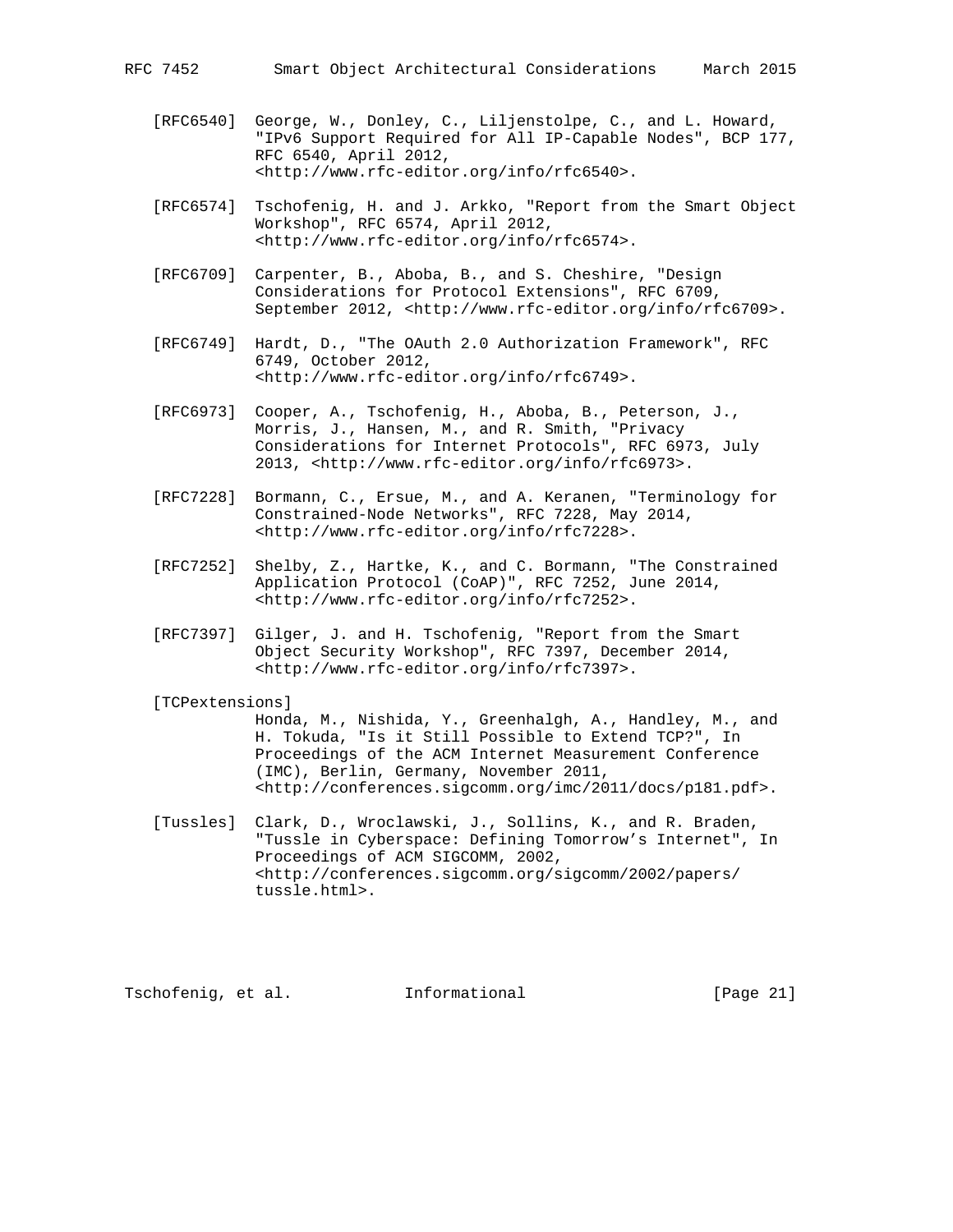RFC 7452 Smart Object Architectural Considerations March 2015

 [WP223] Article 29 Data Protection Working Party, "Opinion 8/2014 on the Recent Developments on the Internet of Things", 14/ EN, WP 223, September 2014, <http://ec.europa.eu/justice/ data-protection/article-29/documentation/ opinion-recommendation/files/2014/wp223\_en.pdf>.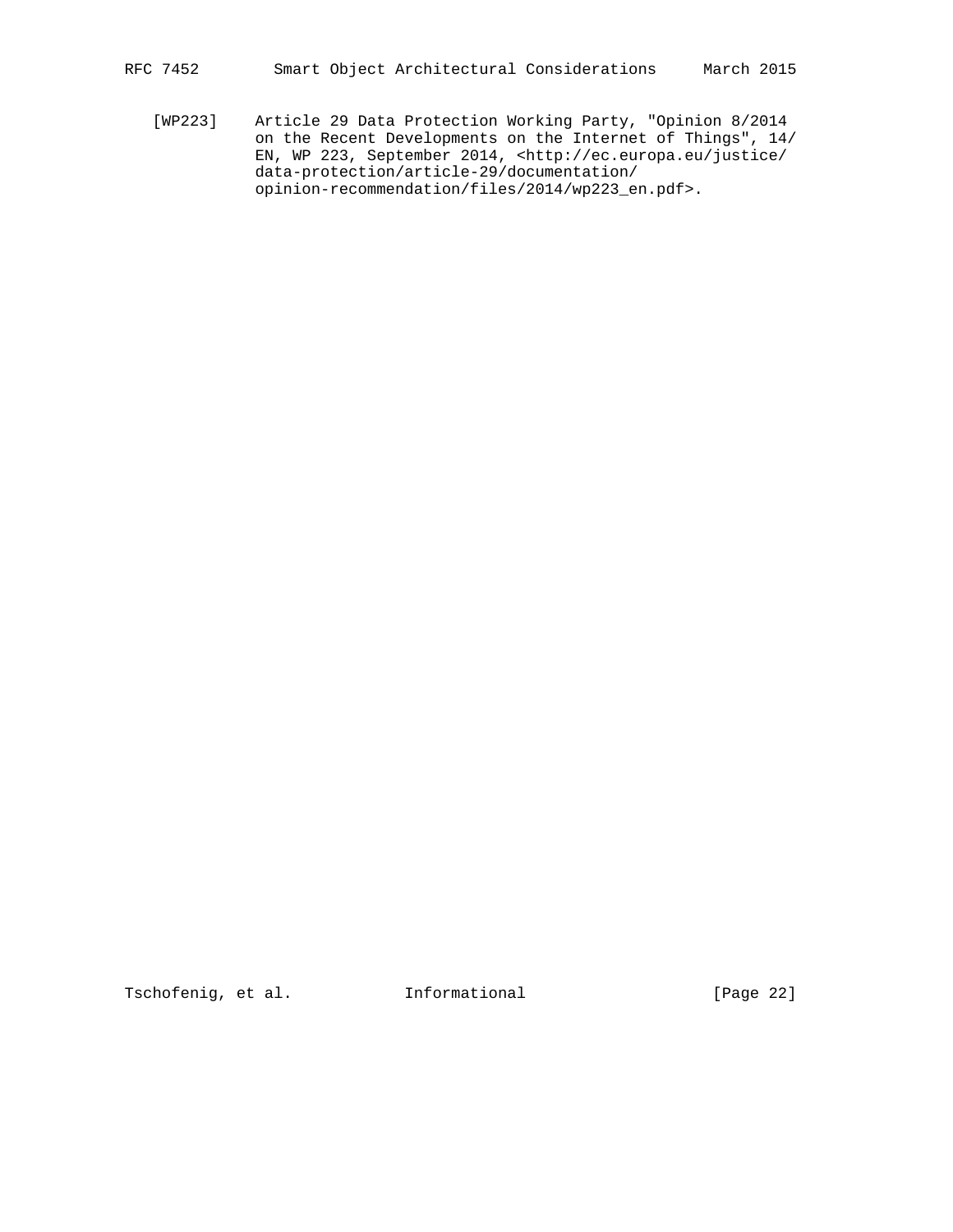Appendix A. IAB Members at the Time of Approval

 Jari Arkko Mary Barnes Marc Blanchet Joel Halpern Ted Hardie Joe Hildebrand Russ Housley Eliot Lear Xing Li Erik Nordmark Andrew Sullivan Dave Thaler Brian Trammell

Acknowledgements

 We would like to thank the participants of the IAB Smart Object workshop for their input to the overall discussion about smart objects.

 Furthermore, we would like to thank Mike St. Johns, Jan Holler, Patrick Wetterwald, Atte Lansisalmi, Hannu Flinck, Bernard Aboba, Markku Tuohino, Wes George, Robert Sparks, S. Moonsesamy, Dave Crocker, and Steve Crocker in particular for their review comments.

Tschofenig, et al. Informational [Page 23]